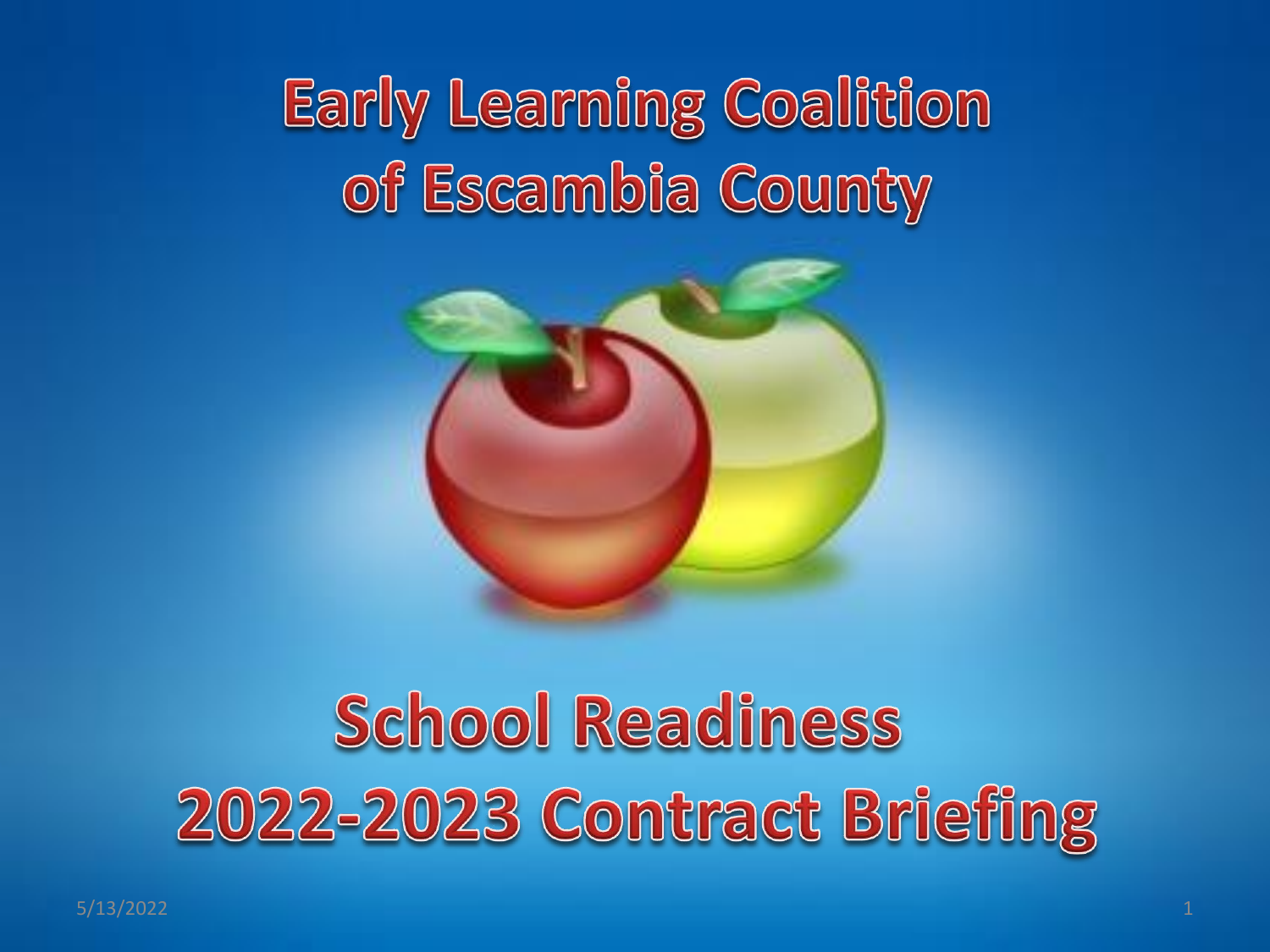### **EFS Modernization**

### **Provider Portal – 2022/2023 Contracting Prerequisites**

- **The Division of Early Learning is requiring all Coalitions to use their statewide data system, EFS MOD, for all processes of the School Readiness and Voluntary Pre-Kindergarten Programs, to include ASQs and ARPA Grant Applications.**
- **To be eligible for a School Readiness or VPK contract for the 2022-2023 contract year, all applicants must be registered in the Provider Portal, must complete a provider profile and a contract application.**
- **A contract cannot be granted to any Provider who has not completed their Provider Profile and the online contract application.**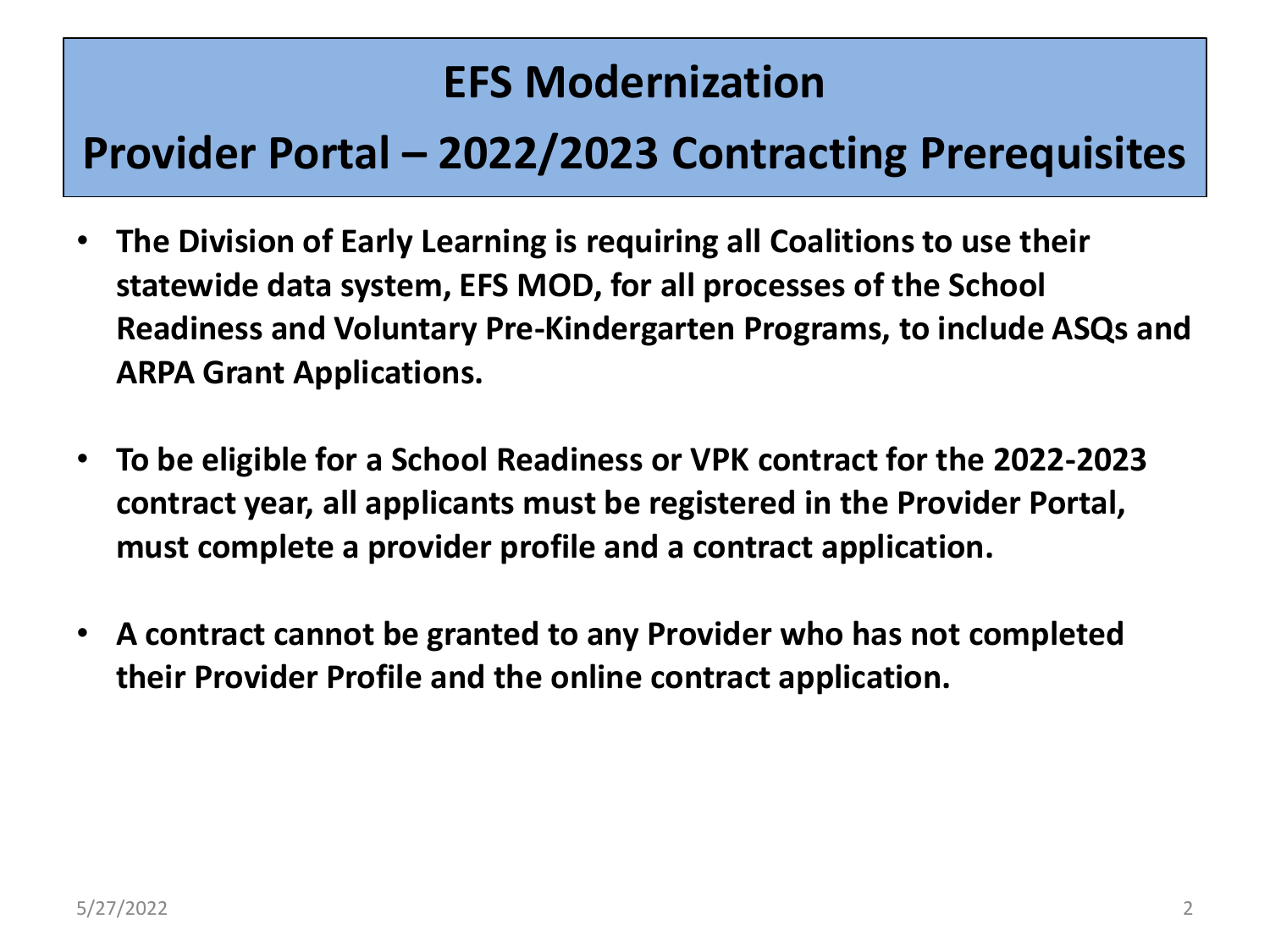## Statutory/Rule Changes

- **2021: Gold Seal Quality Care Program:** 
	- **Transferred to DOE from DCF. DEL is working on collaboration for smooth transition.**
	- **If you currently hold a Gold Seal designation, your status remains unchanged.**
	- **DCF will continue inspections for providers holding a Gold Seal designation.**
- **2022: Effective January 1, 2022, CPR Requirements changed. The number of personnel required to hold certifications depends on number of children in care.**
- **2022: Effective July 1, 2022, absences will go from 10 to 13. Instead of 7 extraordinary absences each child will have up to 10.**
	- **Proof for extraordinary absences is still required.**
- **2022: Effective July 1, 2022, Providers will no longer receive rate incentives for SRPA scores at or below a 4.49.**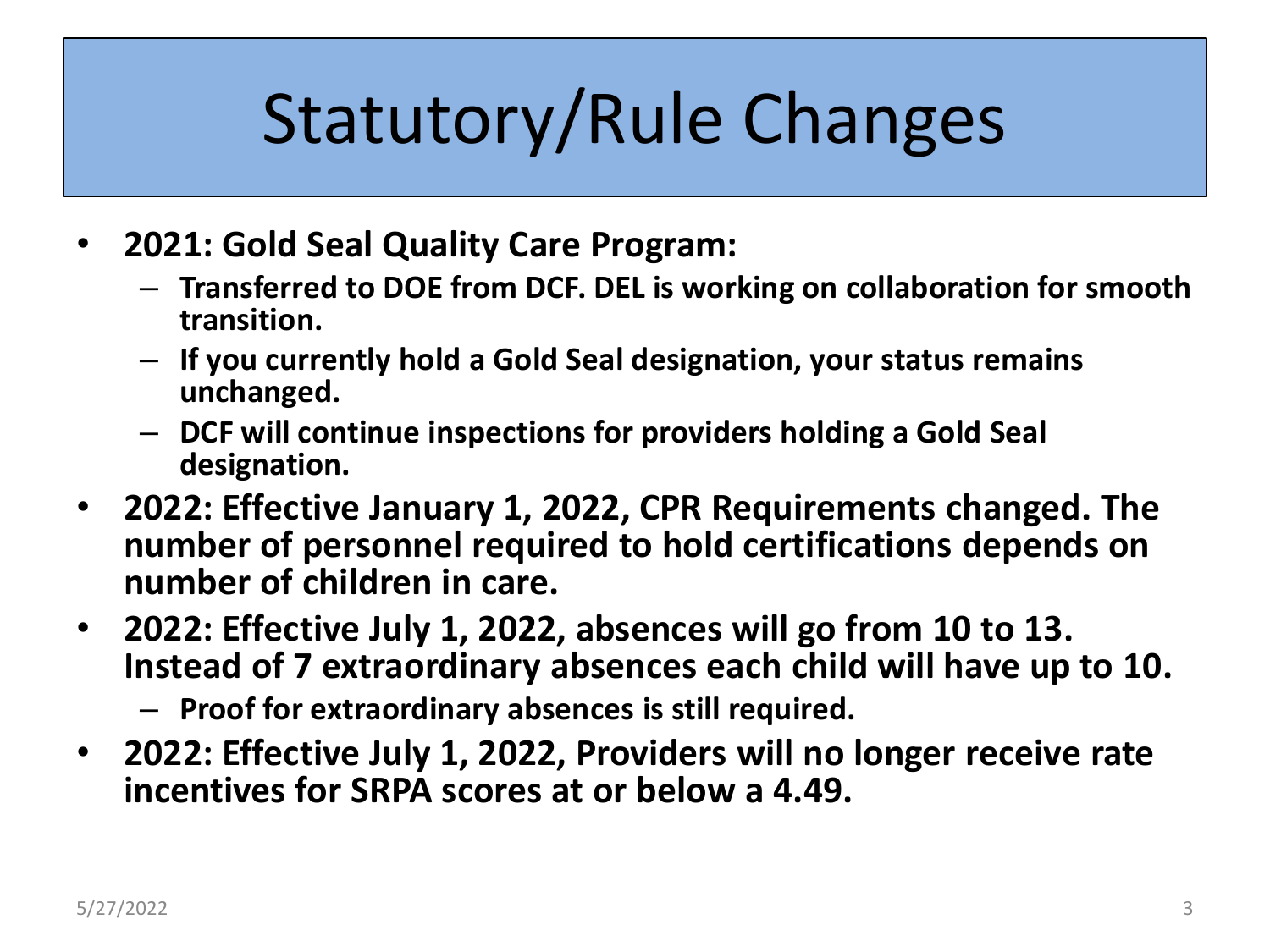## SRPA Thresholds for 22-23

### • **Providers with SR children**

- **Program Assessment Required**
- **Exemptions:** 
	- **No SR Children enrolled**
	- **Less than 20% of published capacity is SR children**
	- **Night and Weekend care only**
	- **School age care only**
- **If at any time a provider is no longer exempt, they remain in this status for the rest of the contract year.**

### • **Program Assessment CLASS Scores**

- **Minimum Threshold for Contracting = 4.0**
- **SR Quality Performance Incentive = 4.50 or above**
	- **4.5-4.99 = 4%, 5.00-5.99 = 7%, 6.00-7.00 = 10%**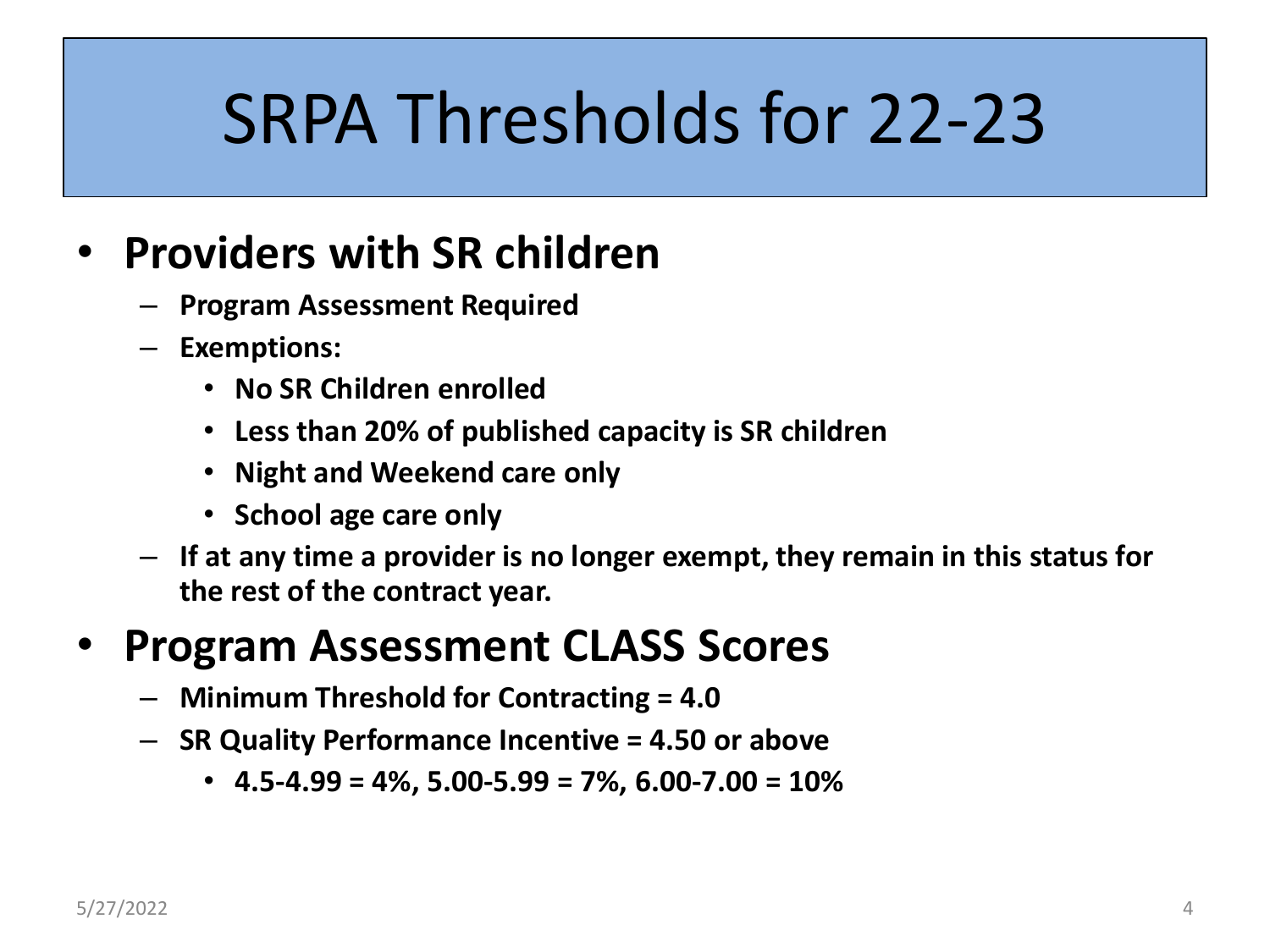## SRPA Continued

- **1. Does Provider meet minimum threshold for contracting?**
	- ➢ **Yes - Receive a SR Contract**
	- ➢ **No - You are not eligible to receive a SR contract** 
		- ❖ **(UNLESS needed to meet capacity needs for ELC service area)**
		- ❖ **Effective July 1, 2022, providers will no longer have the opportunity to be placed on a Quality Improvement Plan (QIP)**
		- ❖ If you were placed on a QIP this past fiscal year, you will continue with that plan **until its expiration date in which you will receive a new program assessment.**

#### **2. SR Quality Performance Incentive**

- ❖ **Different levels of payment based on CLASS score**
- ❖ **Cannot be on QIP and receive an incentive**

#### **3. Child Assessment Incentive**

- ➢ **SR Quality Performance Incentive**
- ➢ **100% SR children Birth to 5, 75% teaching staff retention = 5% rate incentive**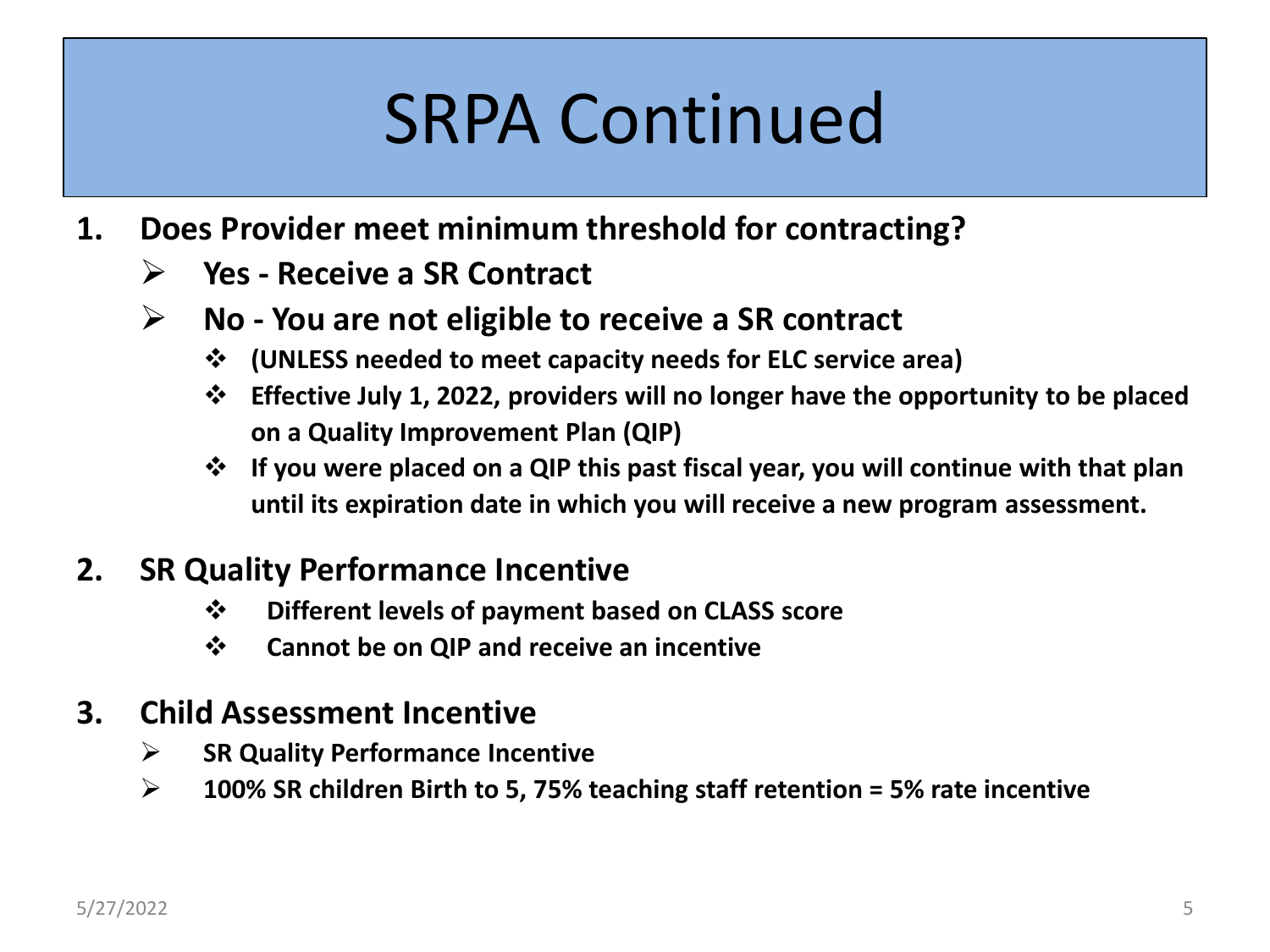## SR Quality Performance Incentives

### **What is the SR Quality Performance Incentive?**

#### **Differential payment program** *(1002.82(2)(o))*

- − **Effective July 1, 2022**
- − **Based on quality measures of program assessment**
- − **SR Quality Performance Incentive: CLASS Score of:**
	- − **4.50-4.99 = 4%**
	- − **5.00-5.99 = 7%**
	- − **6.00-7.00 = 10%**
- − **Total State incentive may not exceed 15%**
- − **No more than 5% (of the 15%) may be provided to providers who submit valid and reliable child assessment data to statewide information system in the domains of language and executive functioning**
- − **Total Incentives may not exceed 20%**

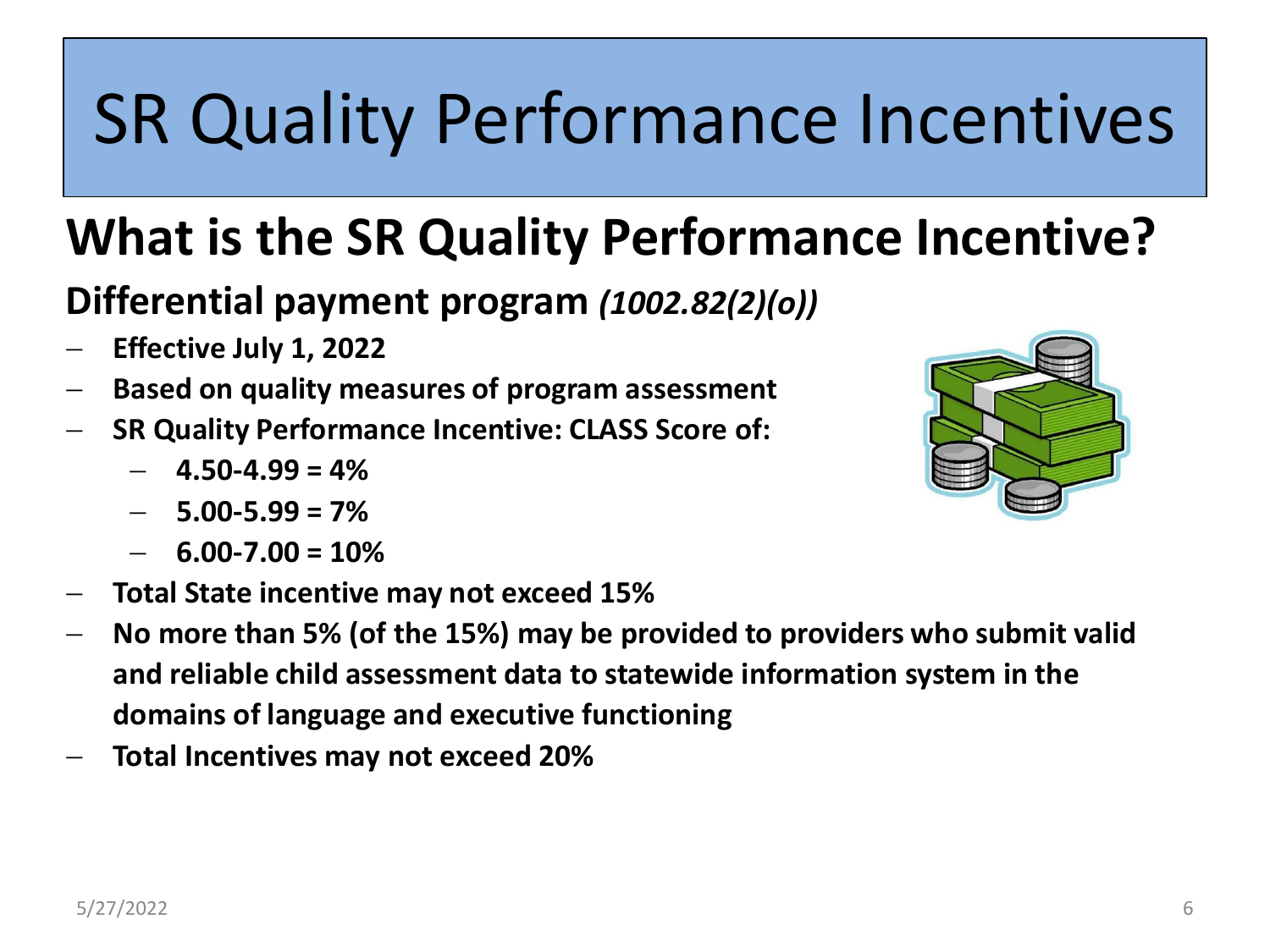## High CLASS Learning

### Necessary practices for a better CLASS

- **1. Teacher Stability**: Not just keeping them on staff, but **keeping them in the same age class everyday**
- 2. Director Competence: Directing and owning is more than just reaping profits. Successful classrooms come from successful leadership
- 3. Training: Make effective use of training opportunities. Expend time & money to improve staff qualifications
- 4. Curriculum: Take it off the shelf and **Use it**! Assessors can tell if you do this, and if you don't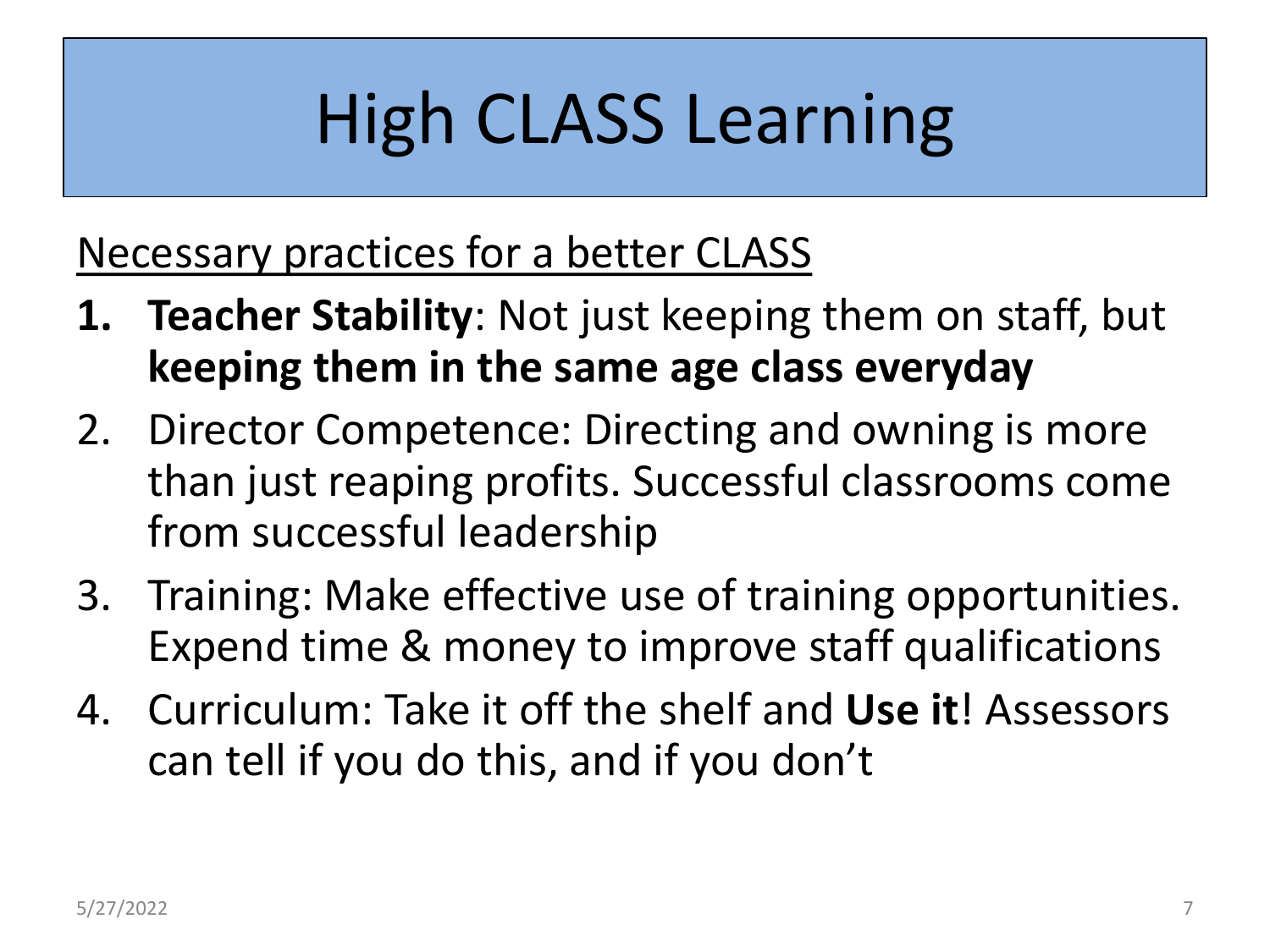### Better prepare for your next SRPA?

- ❖ **Get Familiar with the CLASS tool**
- ❖ **Participate in Grow With Me**
- ❖ **Attend CLASS Group Coaching (MMCI)**
- ❖ **Reminder Notice for 2022-2023**
	- ❖ **Starting in 2022/2023 Contracting Minimum will be 4.0, no exceptions.**
	- ❖ **In 22-23 there will no longer be Quality Improvement Plans (QIP)**
	- ❖ **After July 1, 2022, near immediate termination of contract (30 days).**
- ❖ **Good News: If CLASS Score improves into a new QPI Range, increased rates start the first of the next month. No more waiting until next year.**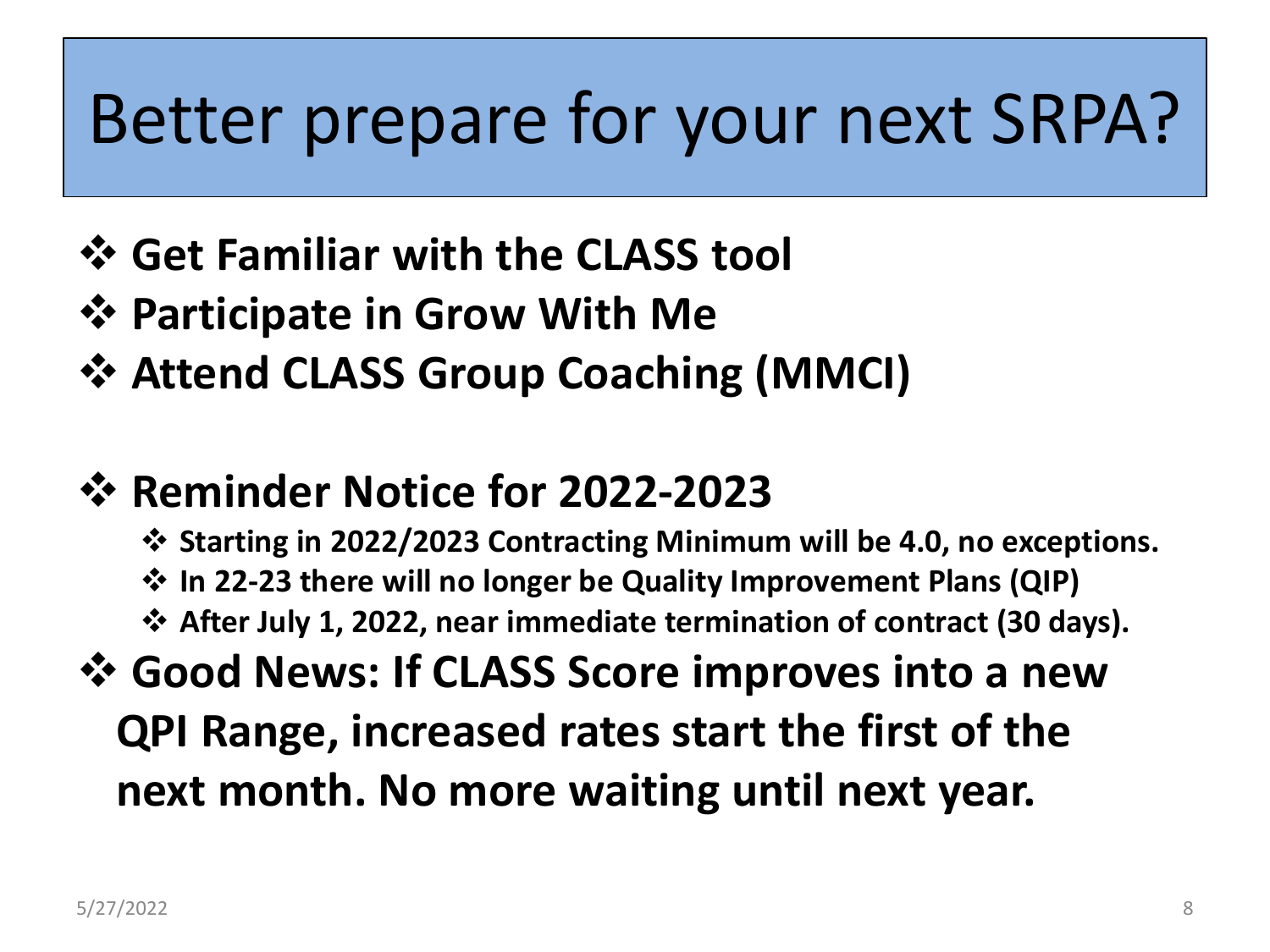## Contract Eligibility

- To be eligible to deliver the School Readiness Program must be one of the following:
	- Child care facility licensed under s. 402.305
	- Family day care home licensed or registered under s. 402.313,
	- Large family child care home licensed under s. 402.3131
	- Public school or nonpublic school exempt from licensure under s. 402.3025
	- Faith-based child care provider exempt from licensure under s. 402.316
	- Before-school or after-school program described in s. 402.305(1)(c), or
	- Informal child care provider
- The Provider must maintain legally operating status. The Coalition may immediately terminate a contract upon revocation, suspension or termination of Provider's licensure, exemption, accreditation, or status to legally operate.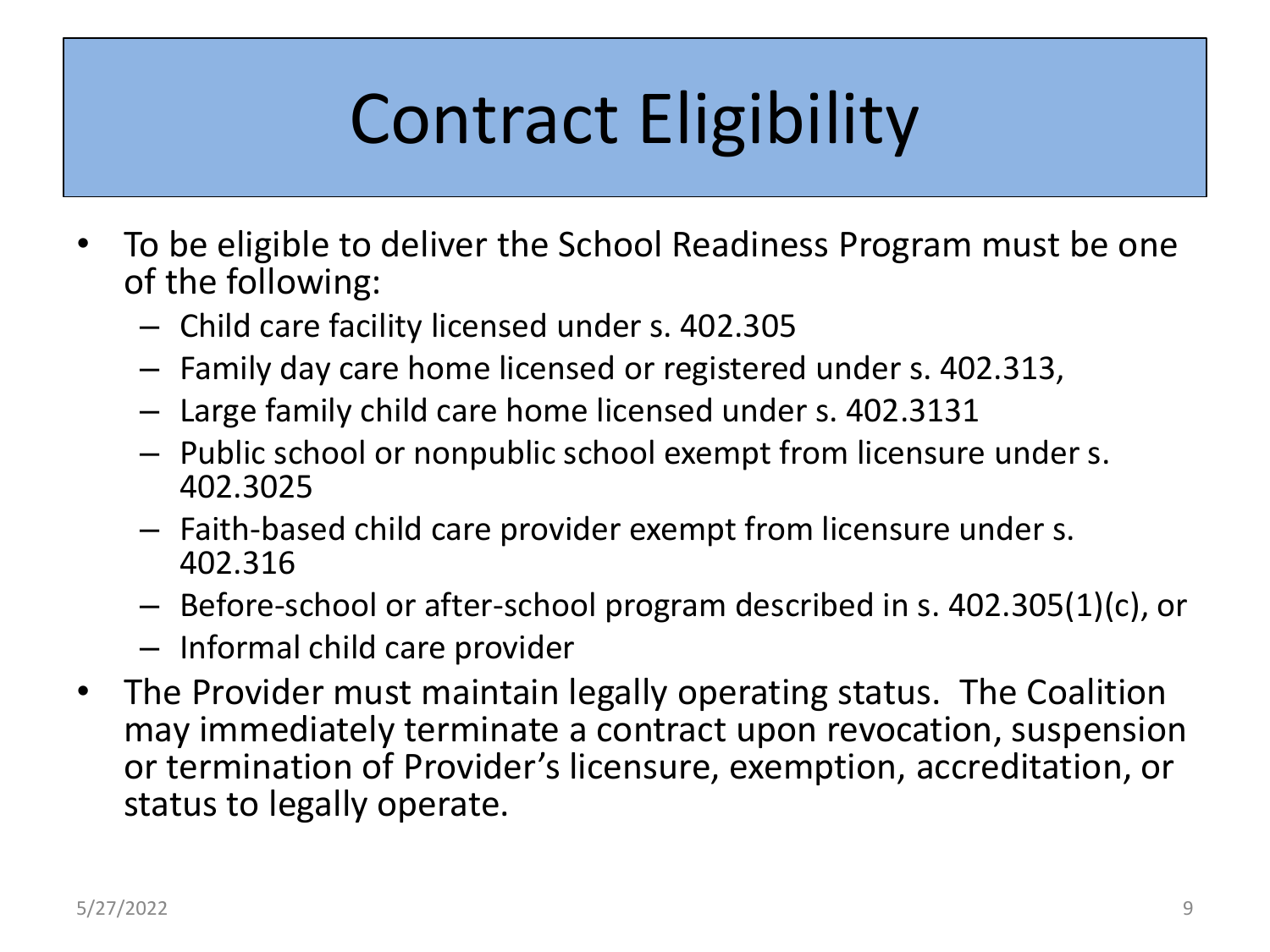## Contract Eligibility cont.

Rule 6M-4.610(3) School Readiness Program Ineligibility. For the purpose of this subsection "individual associated with a provider" **means an individual or family member of an individual** who, regardless of compensation, holds a management position, oversees the operations of a provider, or is an officer, shareholder, beneficial owner or member of the board of directors of a provider. A provider shall not be eligible to contract to offer the SR program if any of the following circumstances apply:

- The provider, or individual associated with the provider, is on the United States Department of Agriculture National Disqualified List ;
- The provider, or individual associated with the provider has not committed public assistance fraud;
- The provider, or individual associated with the provider, has been terminated from participation in the program due to fraud and is currently not eligible to participate in the school readiness program;
- The provider, or individual associated with the provider, is currently ineligible to participate in the program pursuant to Section 1002.88(2), F.S.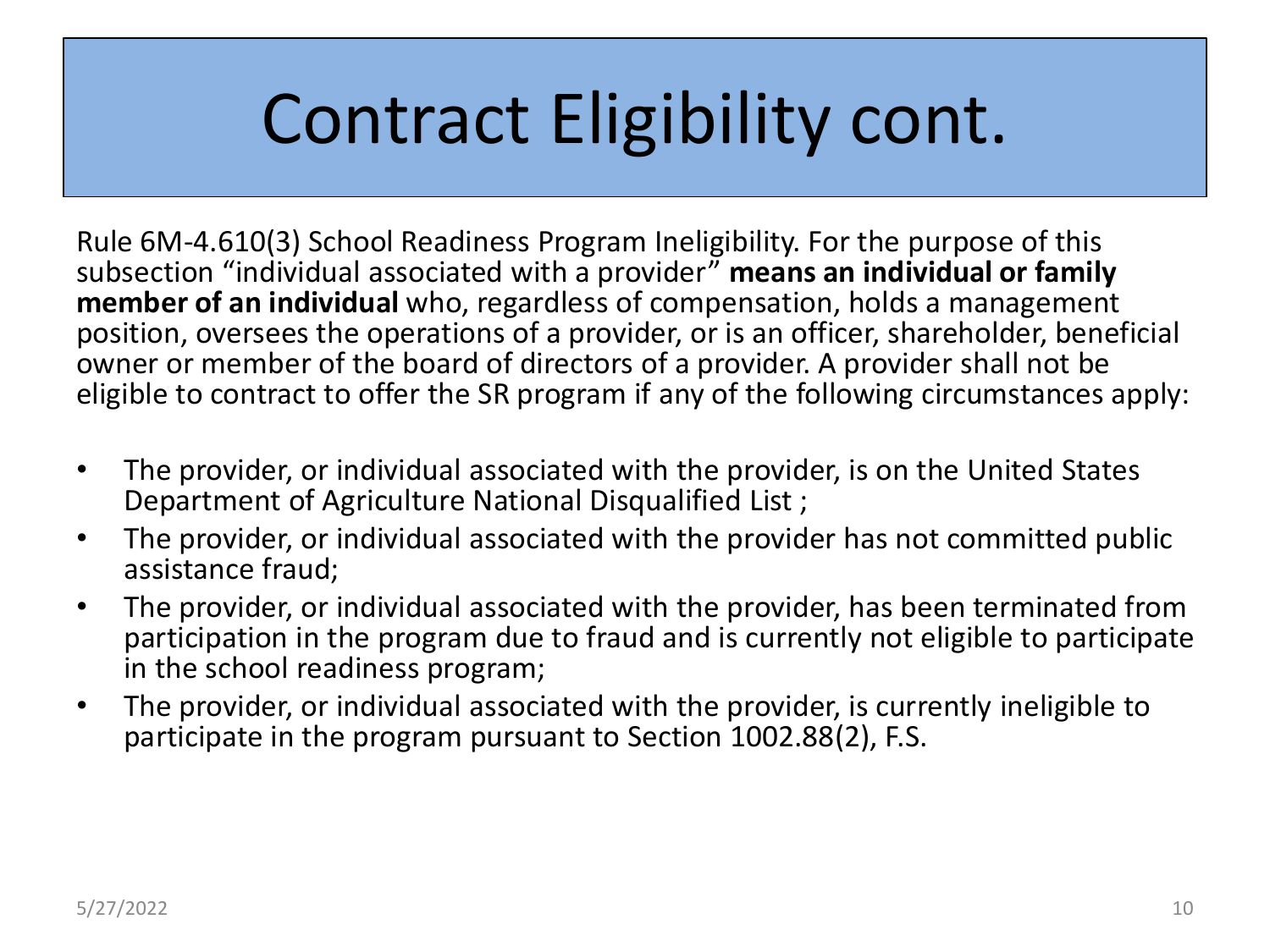## Child Eligibility

Children can only be enrolled if they have an electronic authorization from the Coalition by means of a payment certificate.

Providers are only paid for children that are eligible from the date of the payment certificate and for no more care than the payment certificate authorizes.

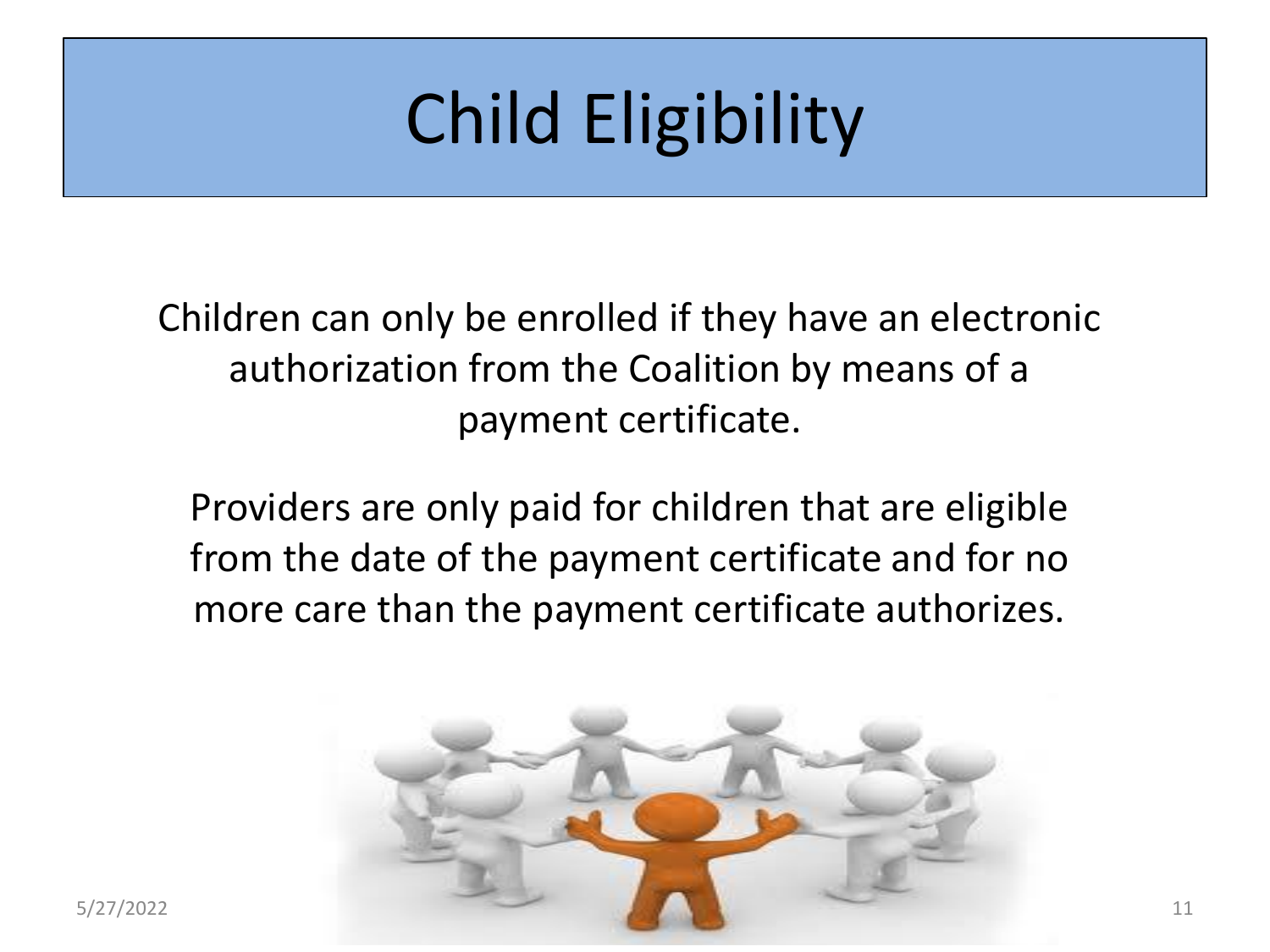## Health and Safety Requirements

• Provide a healthy and safe environment pursuant to s. 402.305(5), (6), and (7), as applicable, and as verified pursuant to s. 402.311.



- Unlicensed, license exempt providers now receive annual health and safety review by DCF.
- Since July 1, 2017, Coalition enforces violations of standards as contractual non-compliance.
- DCF still checks licensed, but Coalition required to enforce contractual compliance.
- DCF also doing three checks per year of all Gold Seal.
- May be terminated for excessive Class 1, 2 or 3 violations.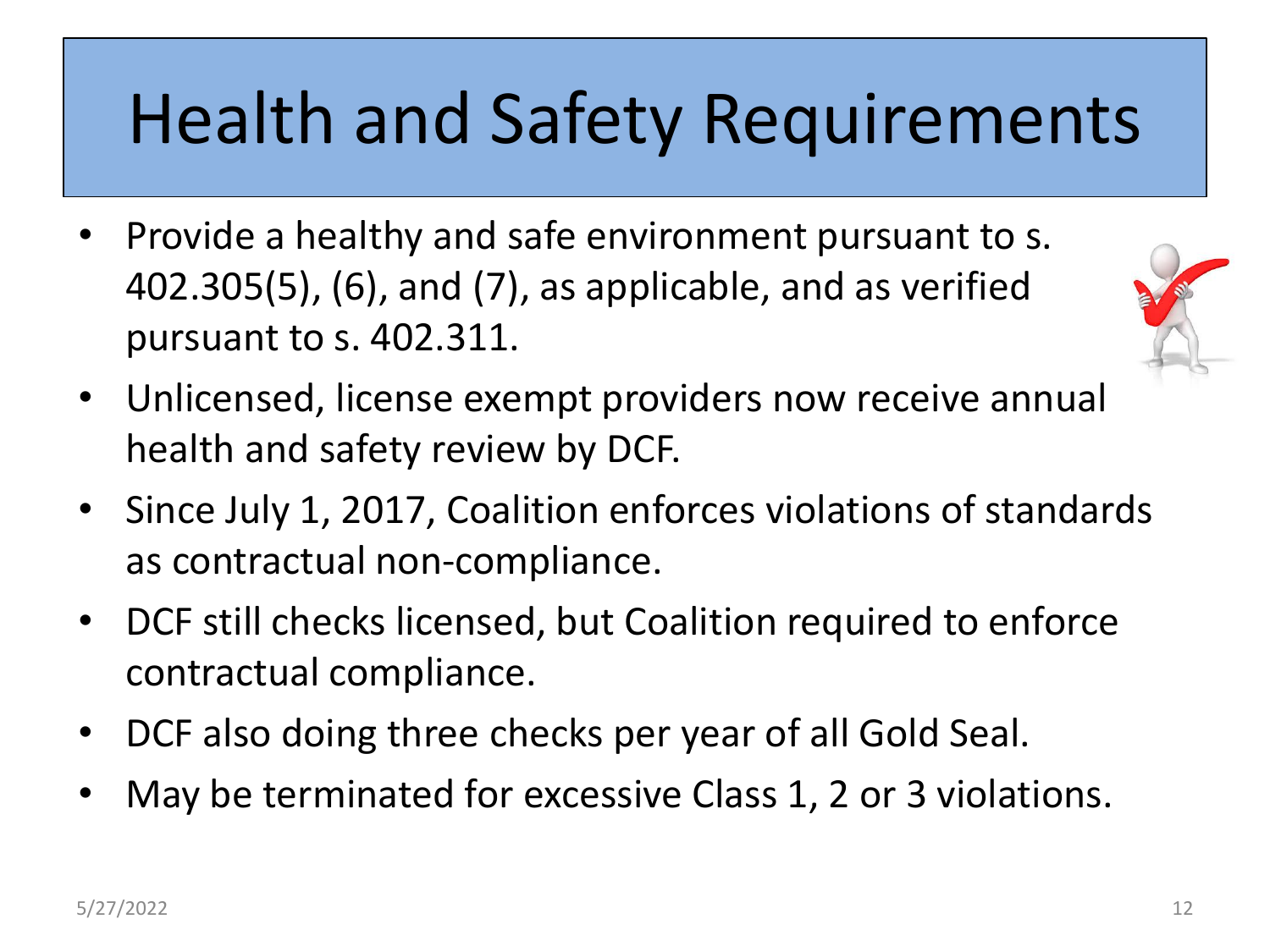## Ratio and Group Size Requirements

**SR-20 - 11.b. Supervision. Provider agrees to provide minimum staff-to-children ratio by provider type at all times and direct supervision to ensure the health and safety of children in care.**

**SR-20L and LE - 2. Group Size and Staff to Children Ratio. In accordance with s. 1002.88(1)(d), F.S., Provider agrees to maintain group size and staff to child ratio in accordance with s. 402.302(8) or (11), F.S., as applicable, and as verified pursuant to s. 402.311, F.S.**

**Group Size sets the maximum number of children, by age, that can be in single "classroom"**

- **- Over or equal to age 2 based on majority population**
- **- Under age 2 based on youngest population**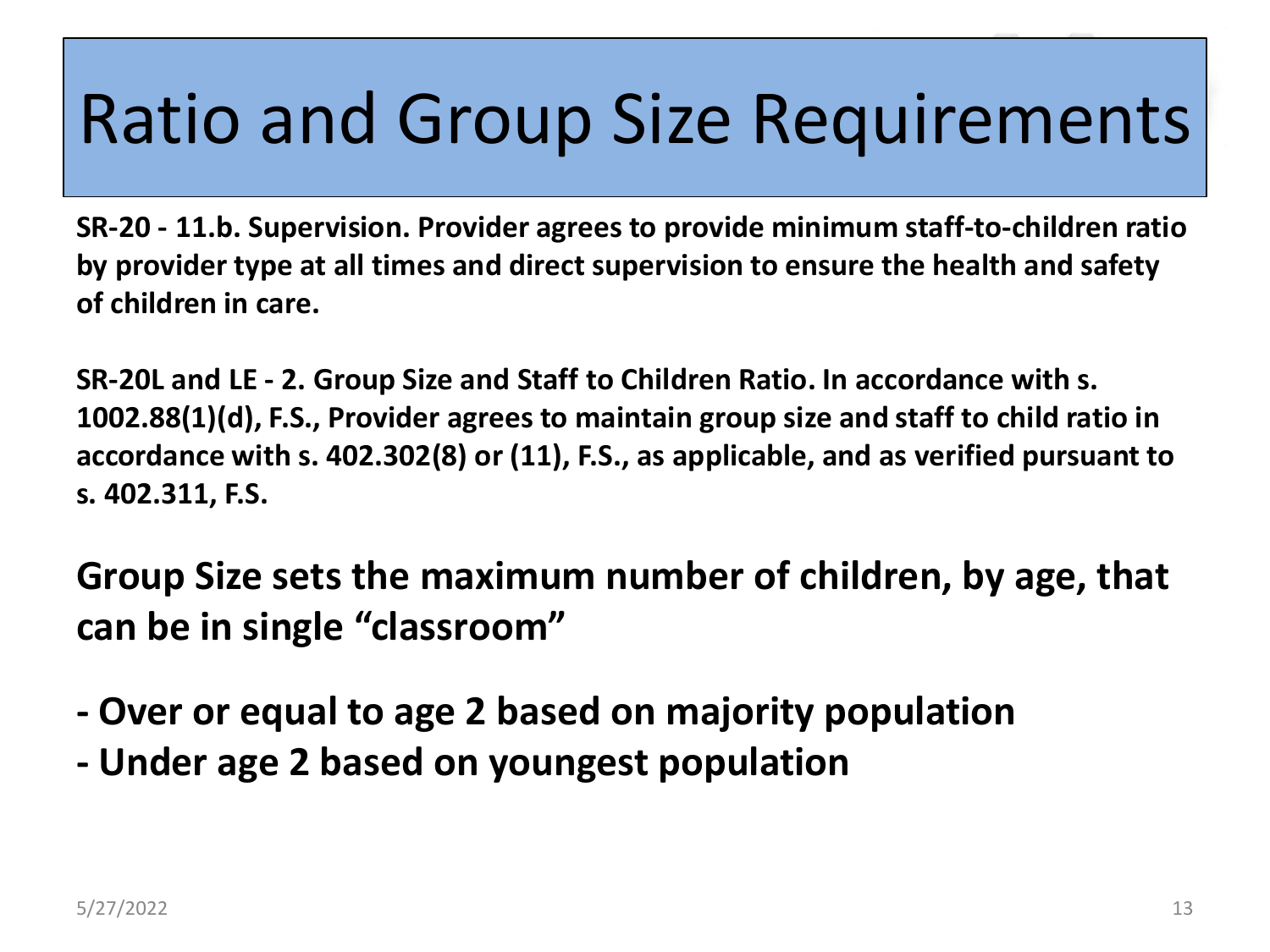### Group Size Requirements

| <b>Age Group</b> | <b>Max Group</b><br><b>Size</b> | <b>No active CDA</b><br>required | <b>1 active CDA</b><br>required | 2 active CDA<br>required |
|------------------|---------------------------------|----------------------------------|---------------------------------|--------------------------|
| Birth-12         | 12                              | 1-4 children                     | 5-8 children                    | 9-12 children            |
| One year olds    | 12                              | 1-6 children                     | 7-12 children                   | N/A                      |
| Two year olds    | 22                              | 1-11 children                    | 12-22 children                  | N/A                      |
| Three year olds  | 30                              | 1-15 children                    | 16-30 children                  | N/A                      |
| 4,5,6 year olds  | 40                              | 1-20 children                    | 21-40 children                  | N/A                      |
| School age (>6)  | 50                              | 1-25 children                    | 26-50 children                  | N/A                      |

- **Does not apply during: Outdoor, sedentary activities (School age), dining, specific large group assemblies or events.**
- **Simple guide: If two adults are required one must be credentialed!**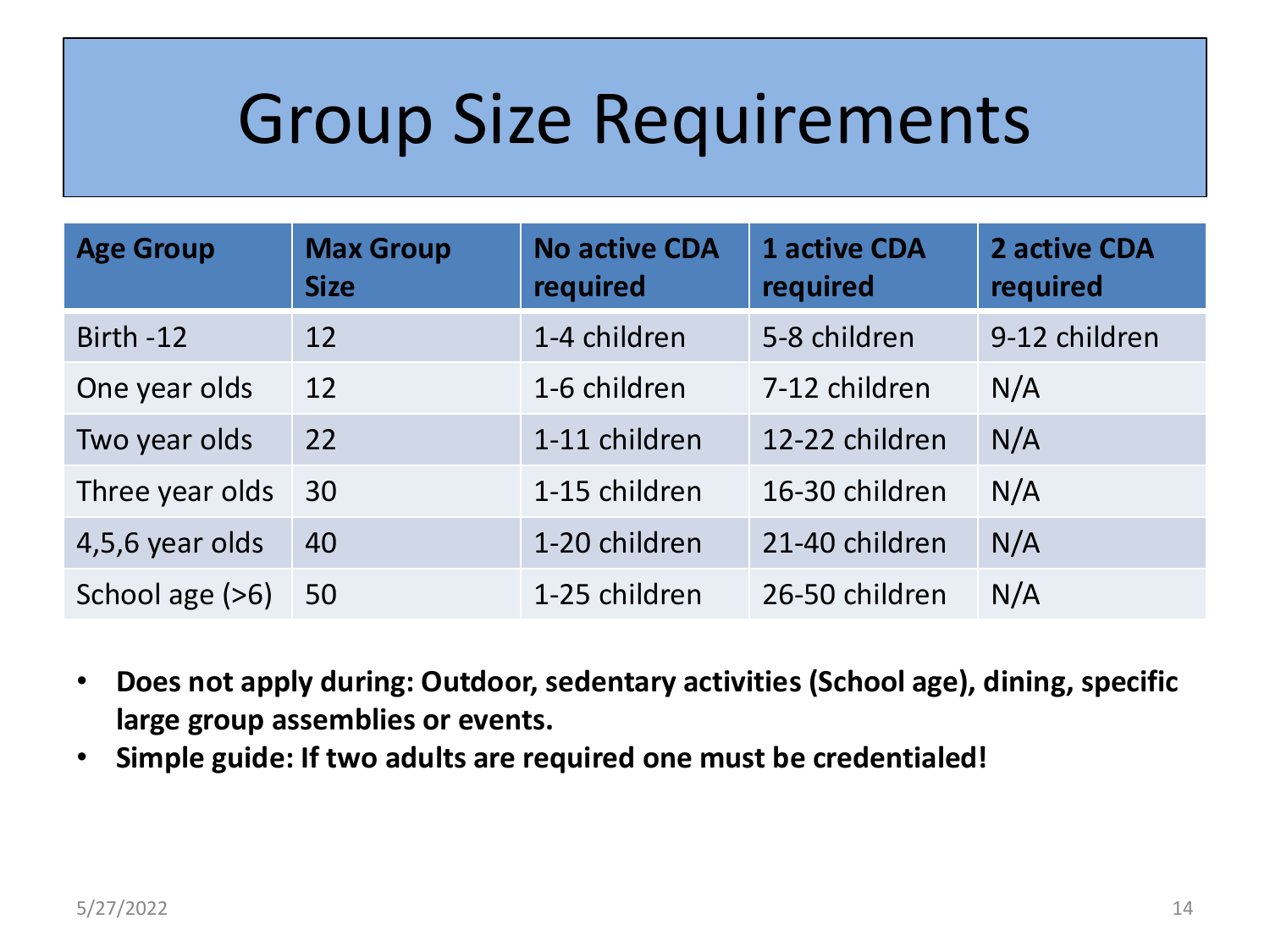## Educational Requirements

**Curriculum:** Implement one of the curricula approved by the DEL that meets the State child development standards. (F.S.S. 1002.88.1.f )

**Character Development:** Implement a character development program approved by the DEL to develop basic values. (F.S.S. 1002.88.1.g)

**\*\* Must have from new DEL list 2022 Approved School Readiness Curricula**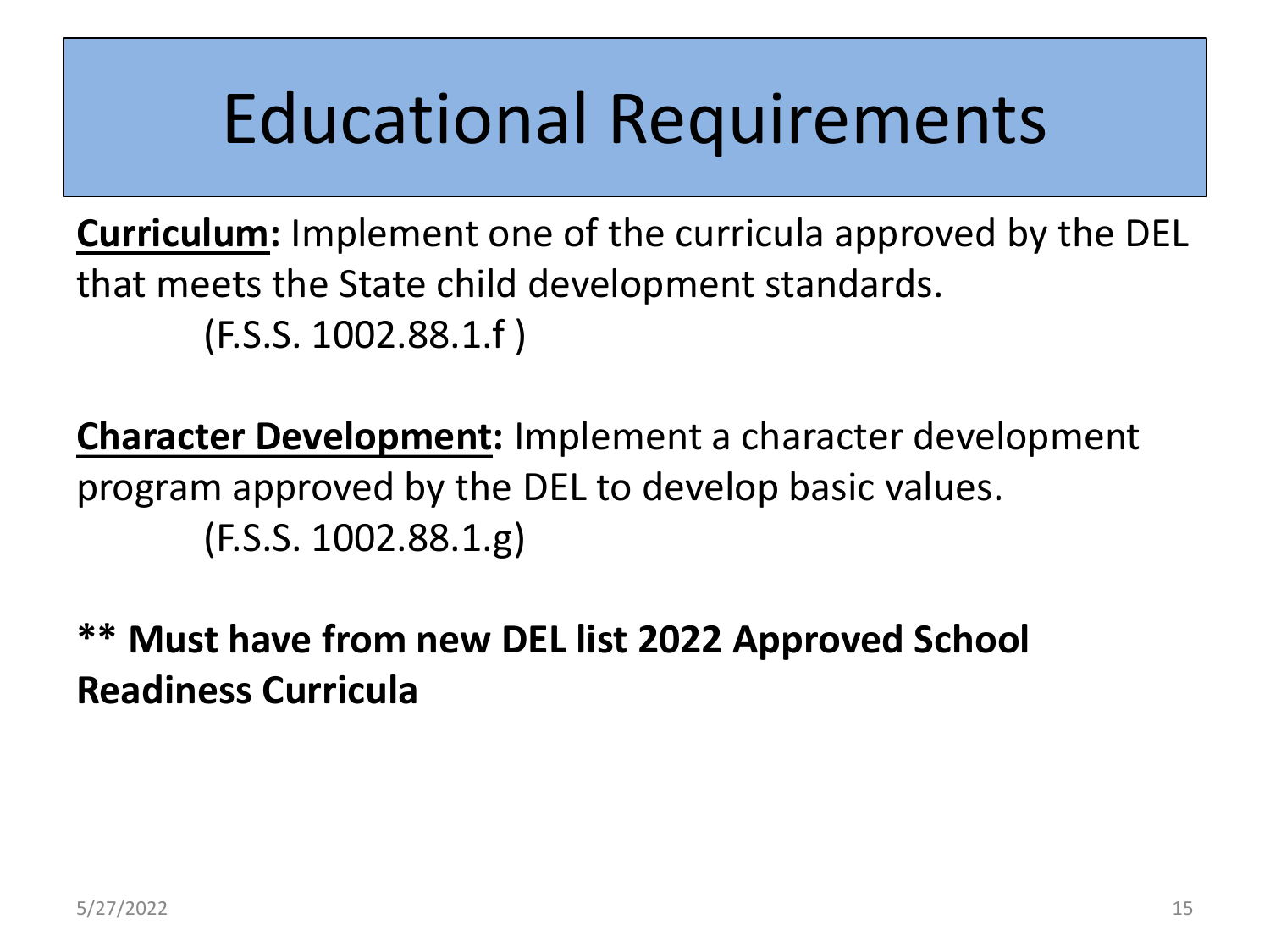## Developmental Screening Requirements – ASQ's

"Collaborate with the Coalition to complete initial screening for each child, aged 6 weeks to kindergarten eligibility (60 months), within 45 days after the child's first or subsequent enrollment, to identify a child who may need individualized support services."

(F.S.S. 1002.88.1.i)

- ➢ **ASQ's are no longer completed in Brookes ASQ On-line**
- ➢ **ASQ's are completed in the Provider Profile in EFS MOD**
- ➢ **Parents shall have the first option to complete the ASQ**
- ➢ **The Coalition requires the Provider to complete the ASQ Process IF the parent defers or does not complete the screening in time allotted**
- ➢ **Failure to complete all requirements of the ASQ process can be grounds for contract termination**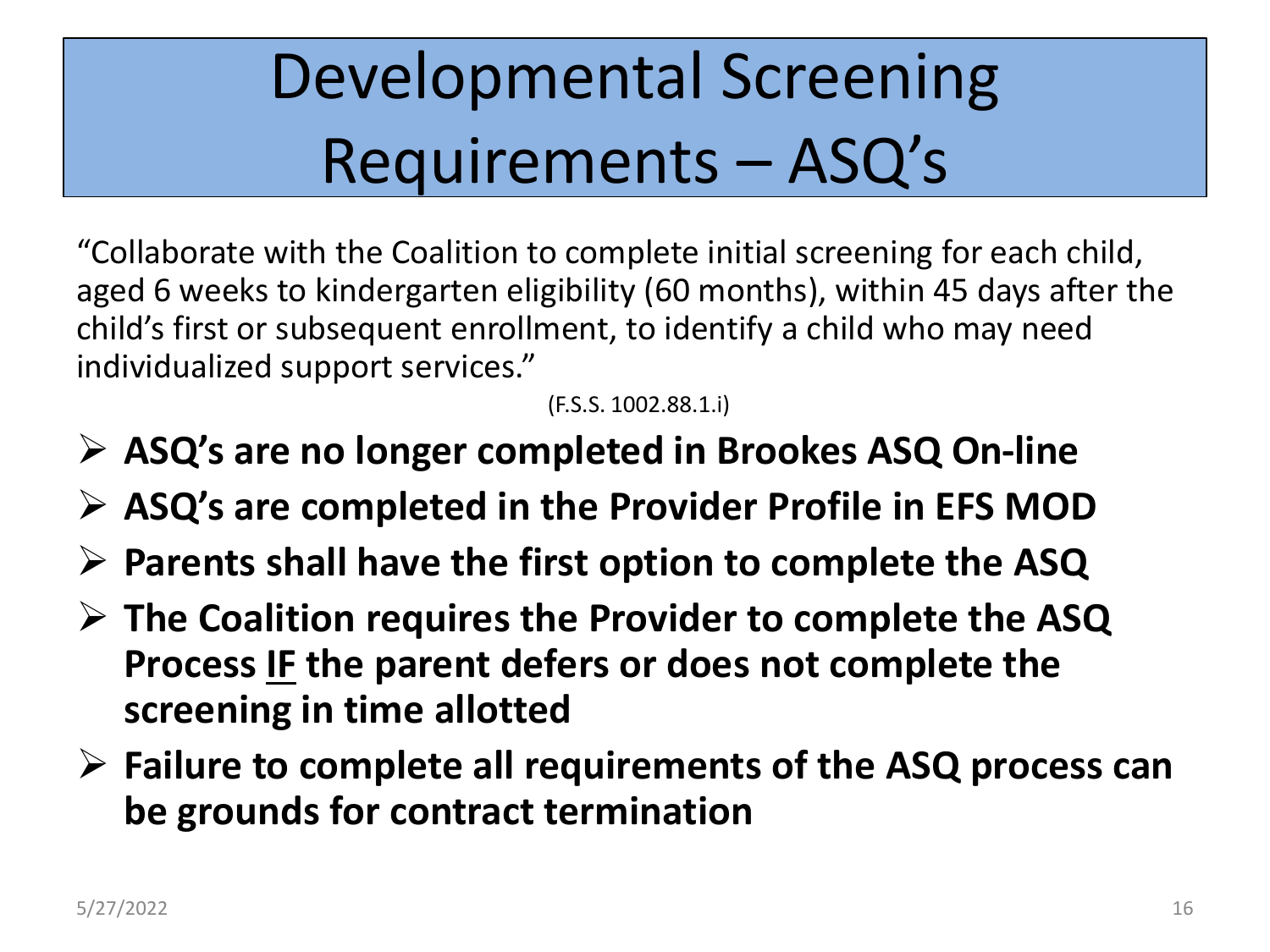## Developmental Screening Requirements – ASQ's Cont.

- ➢ **The screening process effective April 1, 2021:**
- **1. Initial Screening due no later than 45 days upon enrollment**
	- **a. Parents shall have first option to complete screening within 5 days of enrollment**
	- **b. Parent may defer screening to provider**
	- **c. Provider will be required to complete screening if parent defers or fails to complete on time**
	- **d. Parent will be notified via their parent portal with screening results**

#### **2. Annual Screening due no later than 45 days from date of redetermination**

- **a. Parents shall have first option to complete screening within 5 days of enrollment**
- **b. Parent may defer screening to provider**
- **c. Provider will be required to complete screening if parent defers or fails to complete on time**
- **d. Parent will be notified via their parent portal with screening results**
- **3. No more Birth month screenings, Initial and Redetermination only**
- ➢ **Questions or issues contact: [inclusion@elcescambia.org](mailto:inclusion@elcescambia.org)**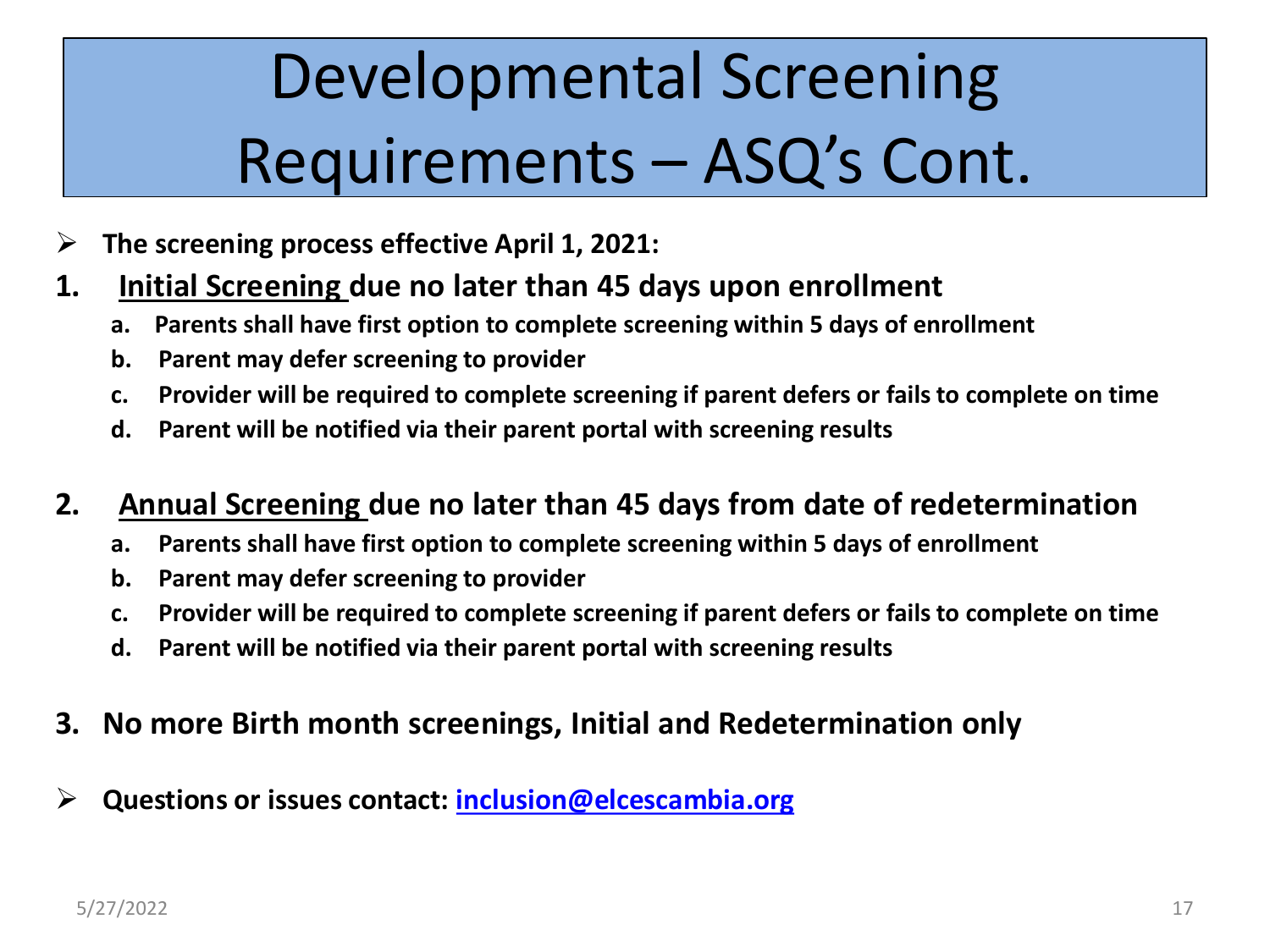## Prohibited Forms of Discipline

- **Standards in s. 1002.88(1)(i), F.S. and s. 402.305(12), F.S.**
- **No discipline that is severe, humiliating or frightening.**
- **Discipline may not be associated with food, rest or toileting.**
- **Spanking of other forms of physical punishment is prohibited.**
- **May not deny active play as a consequence of misbehavior.**
- **Must have documented Discipline policy per contract and monitoring tool.**

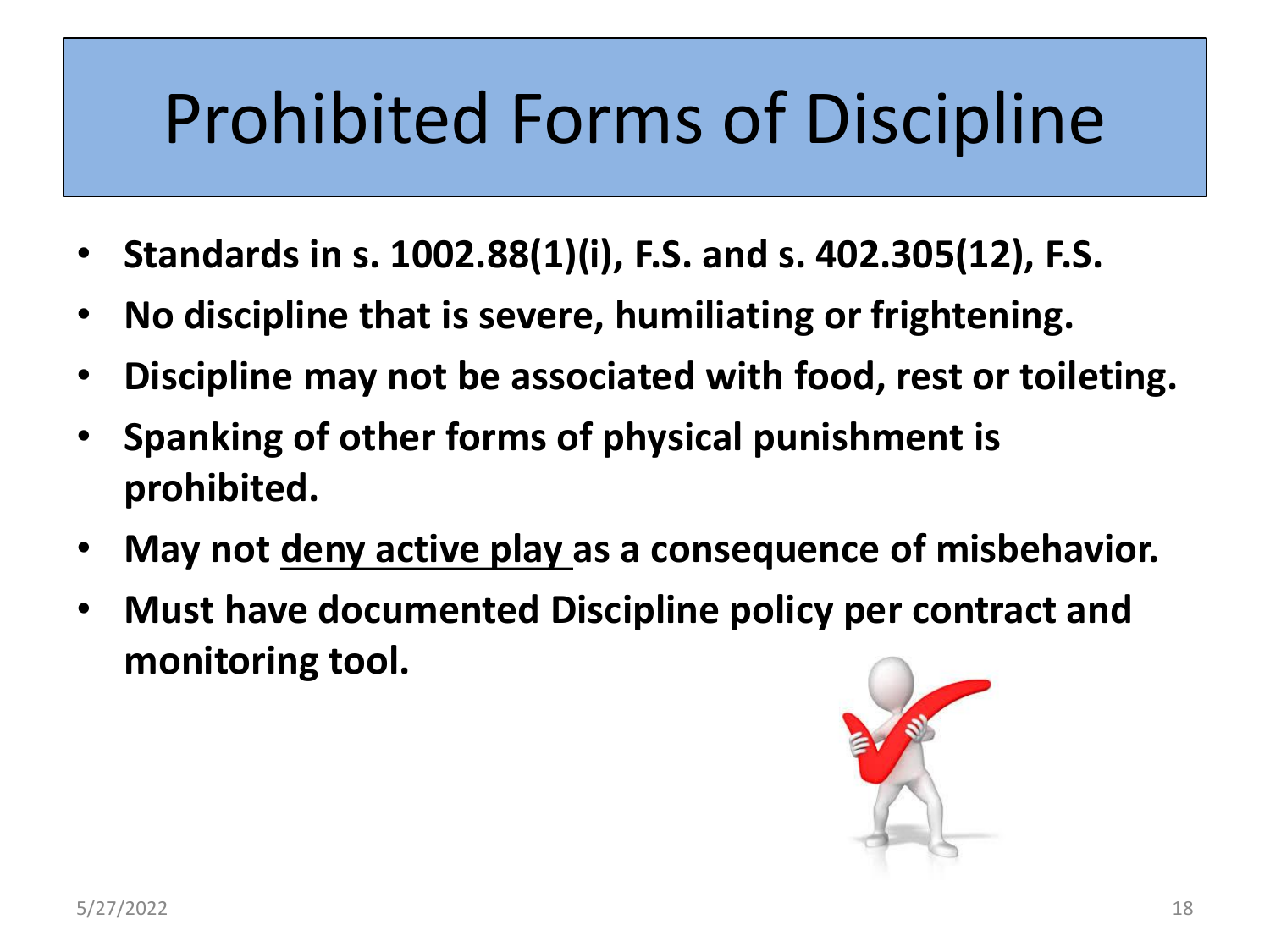## Workers and Unemployment Comp

- **Provider must obtain and maintain any required workers compensation insurance under Chapter 440, F.S. and unemployment compensation coverage under Chapter 443, F.S.**
- **Provider must have evidence of coverage, waiver or exception.**
- **Must provide proof on site as part of monitoring.**

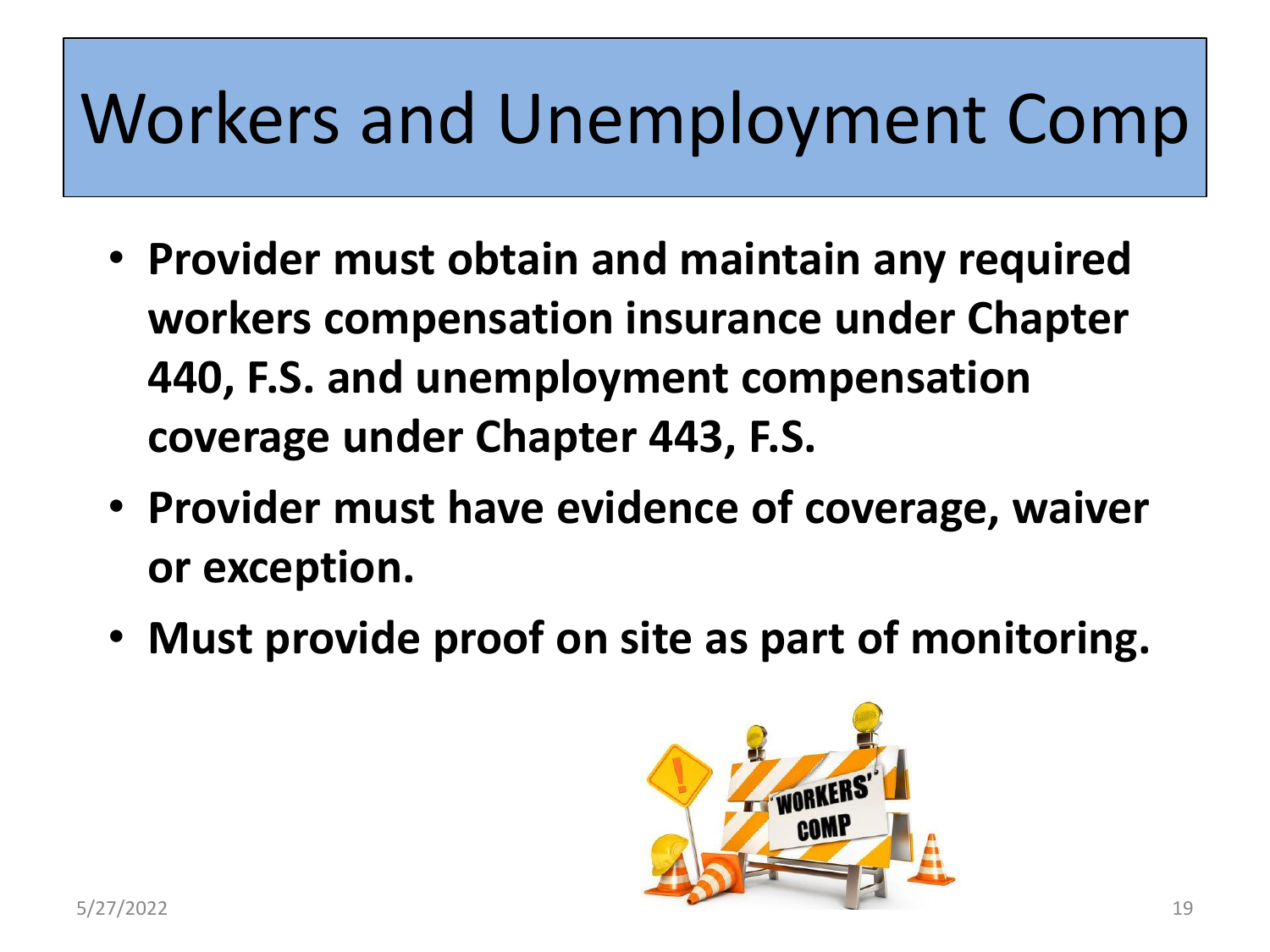## E-Verify Requirements

- **Providers must use the I-9 and E-Verify system for all new employees effective January 1, 2021.**
- **Provider must provide evidence of using E-Verify.** 
	- ❖ **This will be part of the SR contract documents each year.**
- **Providers shall also be required to attest that all employees hired before January 1, 2021, are cleared to work in the United States.** 
	- ❖ **An attestation form is provided.**

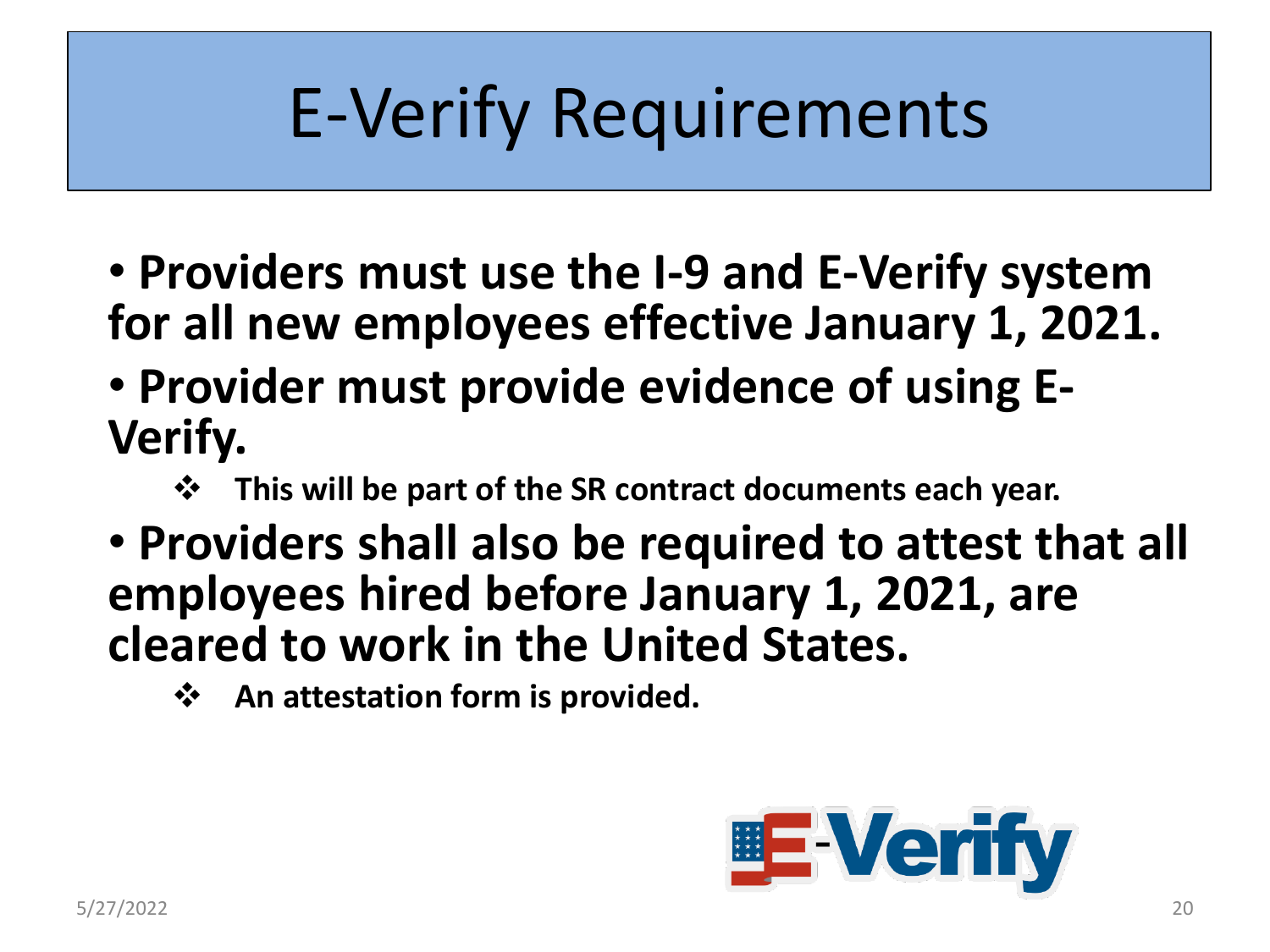## Absences

- Three excused absences allowed per month.
- Extraordinary absences are ONLY allowed for extreme circumstances, such as death or hospitalization, routine doctor or health related appt, and must be documented, e.g. obituary, doctor note, court order.
- Max 13 days of absence, excused and extraordinary.
- **The Coalition must be notified if a child is absent 5 consecutive days** by the close of the 5<sup>th</sup> business day per contract.



- **Notify the Coalition AS SOON AS POSSIBLE when SR children no longer attend your program.** End of Month is too late.
- Send reports to [Absent@elcescambia.org](mailto:Absent@elcescambia.org)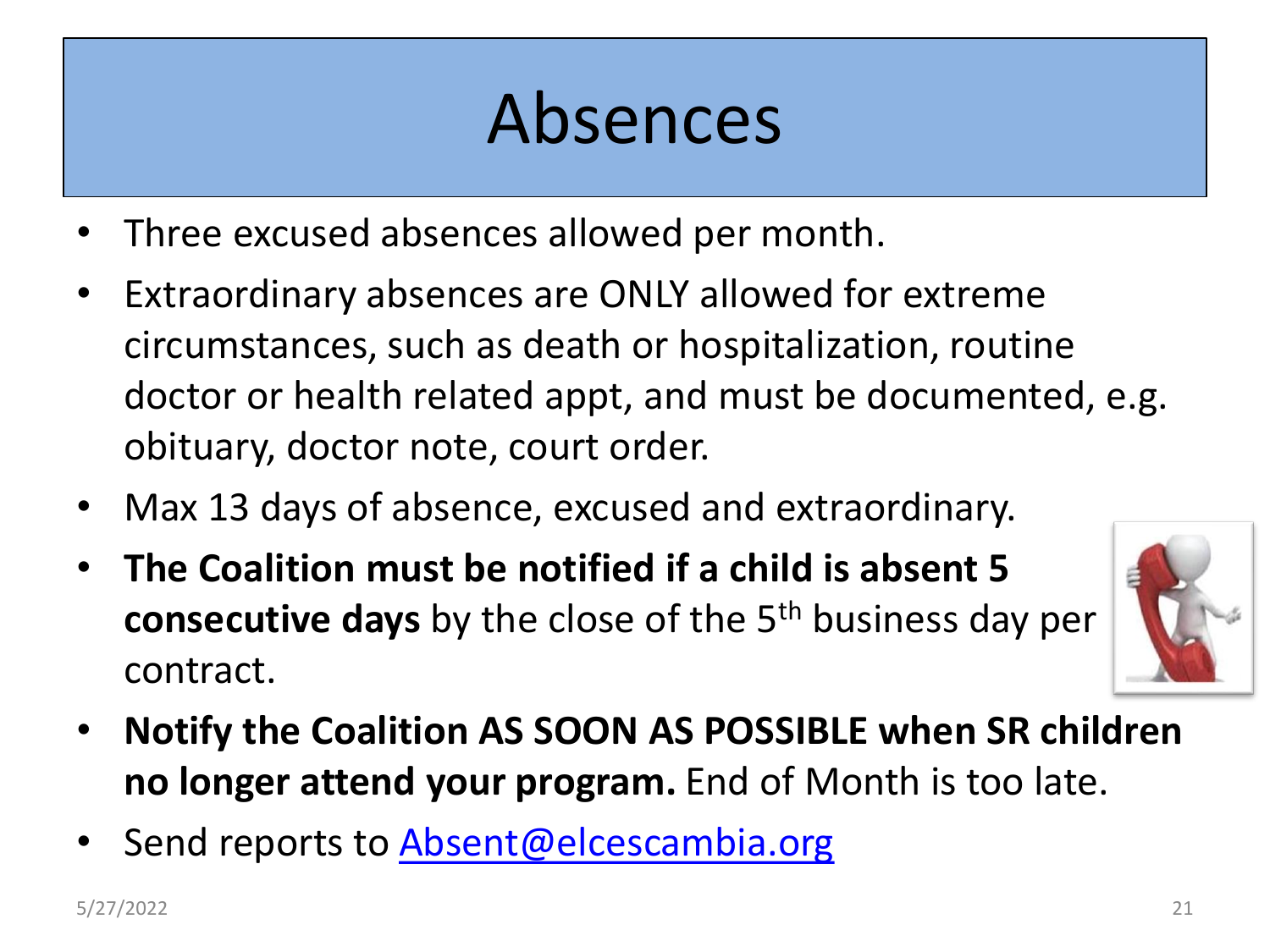## Unusual Incidents

**All** unusual incidents are to be reported to the Coalition by close of business next business day and a written report is to be submitted within 3 business days. Can use [PIU@elcescambia.org](mailto:PIU@elcescambia.org) or call 850-595-5400 for incident reporting.

#### **Rilya Wilson Act**

Providers caring for a child in the Protective Supervision Program must notify the Coalition of all absences at

[absent@elcescambia.org,](mailto:absent@elcescambia.org) or

850-595-5400 or by fax at 850-466-3783. Additionally, if a PS child is out 7 consecutive days they must notify

DCF and the Coalition

**Questions regarding PS reporting contact the ELCEC Protective Services Liaison.**

### **850--741-8352**

(F.S.S. Section 39.604)

#### **Child Abuse Hotline**

Comply with state child abuse and neglect reporting requirements.

All employees are required to call

### **1-800-962-2873**

if child Abuse is suspected.

(F.S.S. section 39.201)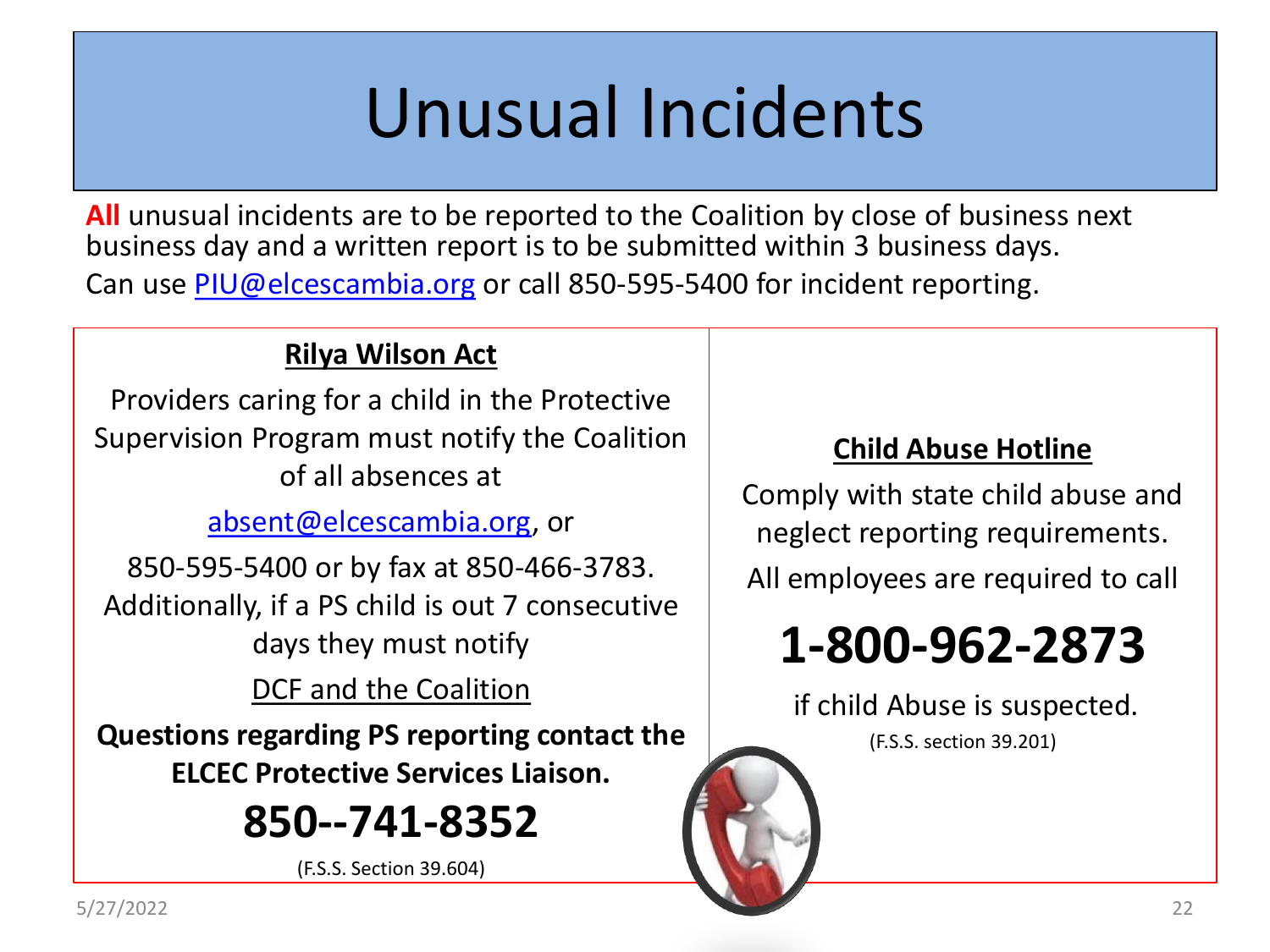### Closures/Absences for COVID Incidents

- **Anything COVID related is considered a reportable incident.**
- **COVID Closures are case by case as no two closures recommendations from DOH are the same.**
	- **No set number of days required to be closed, if any.**
	- **May be closed by facility, classroom and/or teachers/students.**
	- **It all DEPENDS!**
	- **Lately it can be 5 days, 10 days or none at all and usually only for the person.**
- **Use [covid@elcescambia.org](mailto:covid@elcescambia.org) or call 850-595-5400 for incident reporting.**
- **FLDOH no longer need reports of individual positive cases of COVID in staff and attendees at childcare facilities. They only need to be notified of outbreaks.**
- **The current outbreak definition according to FLDOH is two or more unrelated / non-household sharing staff or attendees becoming positive within a 14 day period.**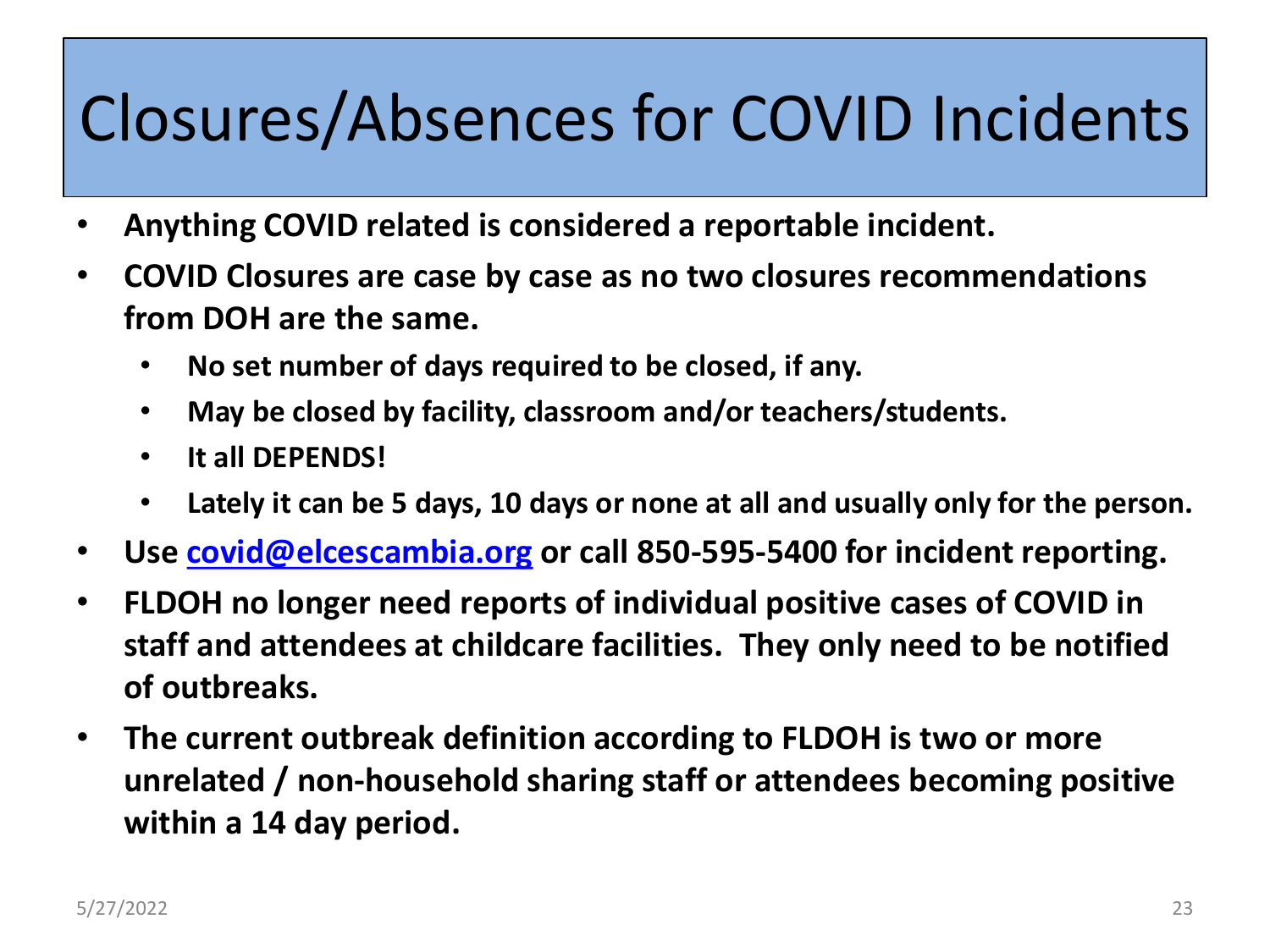## Other Program Requirements

#### • **Parental Choice**

Parents have the right to choose and to change providers.

#### • **Parental Access**

Parents must have unlimited access to their child(ren) and all that concerns their child(ren).

#### • **Child Care Resource and Referral**



- New requirement is to keep your Provider Portal up to date. Noncompliance if change is more than ten days old.
- Every time the Provider Portal changes your account is Pending and no payments can be made until Accepted.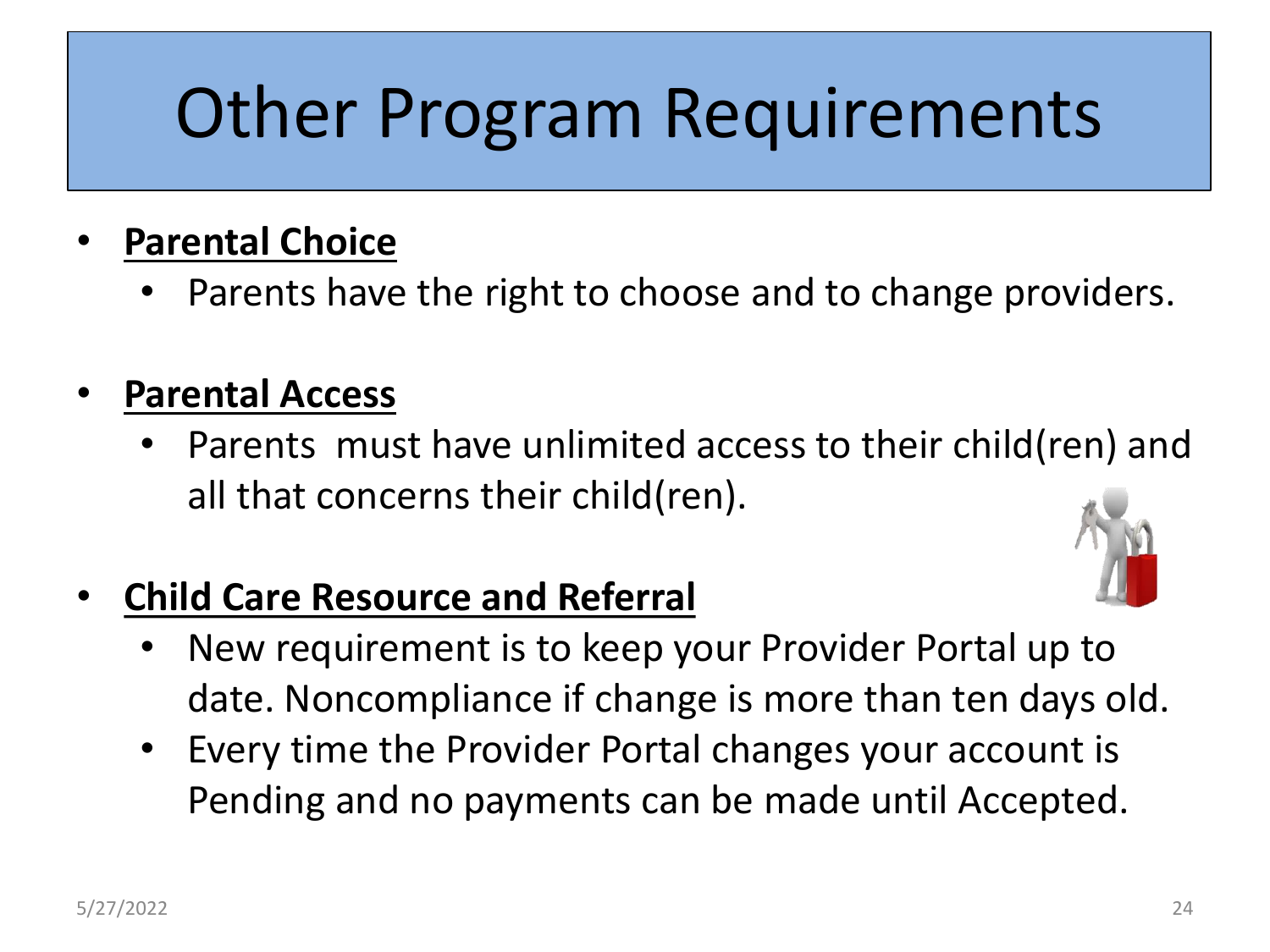## Coalition Responsibilities

- **Training and Technical Assistance:** Provide notification of availability of training, technical assistance, and other targeted assistance.
- **Developmental Screenings (ASQ):** Provide notification in the Provider Portal of screening due date. It is based on first day of attendance.
- **Monitoring:** Coalition will monitor Provider for compliance with contract and applicable laws per s. 1002.85(2)(h) per monitoring plan and in response to parental complaints.

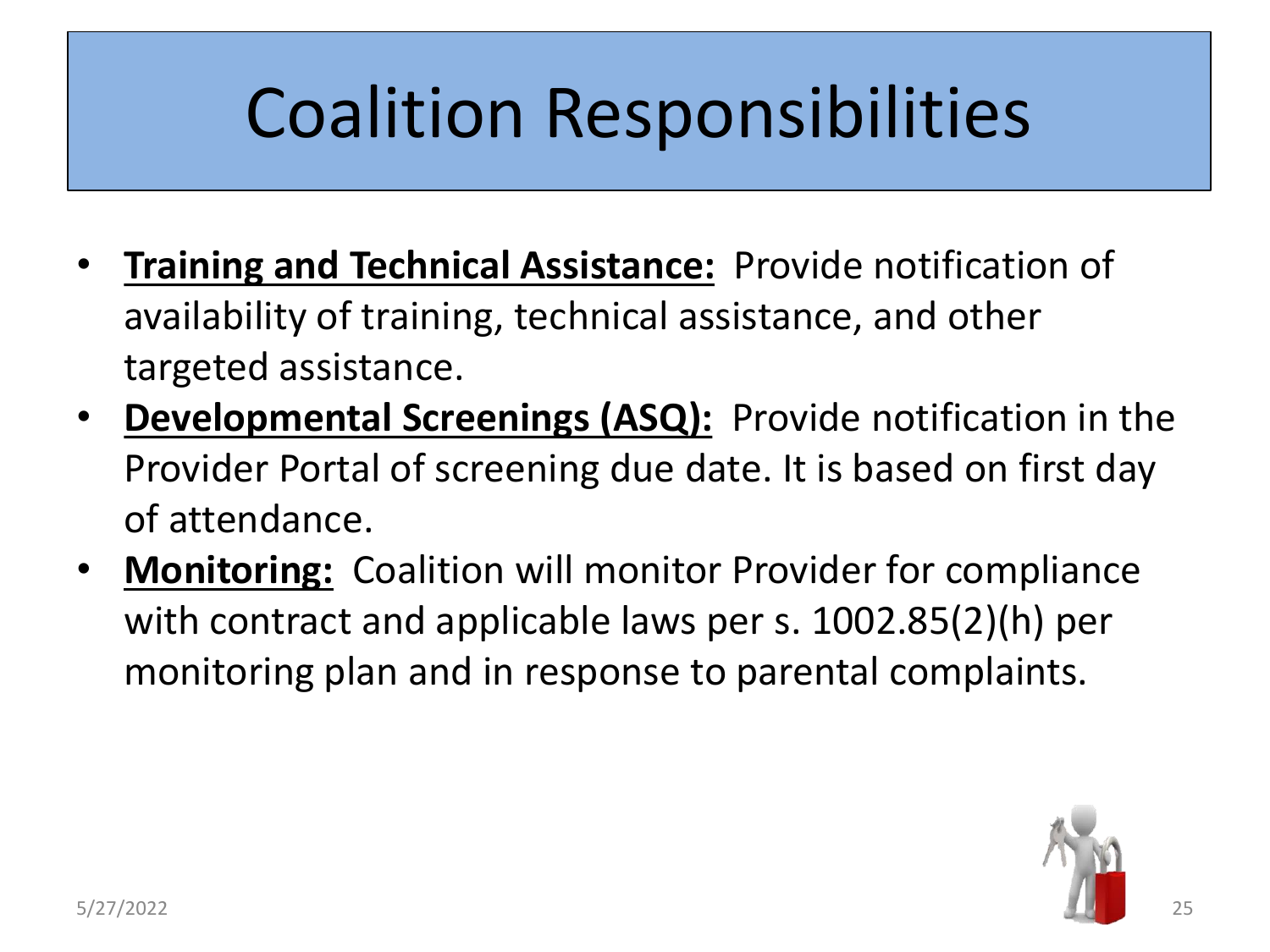

## Monitoring



- **Monitoring Schedule: Monitoring for new fiscal year begins July 2022.**
- **Access:** Provider agrees to allow DEL and Coalition open access to its' facilities and records upon request. Records stored off-site shall be provided within 72 hours.
- **State Monitoring Tool:**
	- Tier 1: Annually. Includes reimbursement desk audit. No discrepancy Provider will not know monitoring was done.
	- Tier 2: Coalition Monitoring Plan minimum once every two years. Except High Risk *once every six months*.
	- **Coalition does not announce Tier 2 reviews.**
	- Excessive number of DCF Class Violations will result in a provider earning designation as High Risk.
	- Being on probation for any reason will result in a provider earning designation as High Risk.
	- Monitoring Tool follows contract almost verbatim.
	- Added focus on admin related to child safety and accountability, especially crossreferencing sign-in/sign-out to transportation logs.
	- Now checking proof of parent billing on a **WEEKLY** basis and their payments for various fees and registration, rate differentials, etc. Must have copies of receipts given to parents.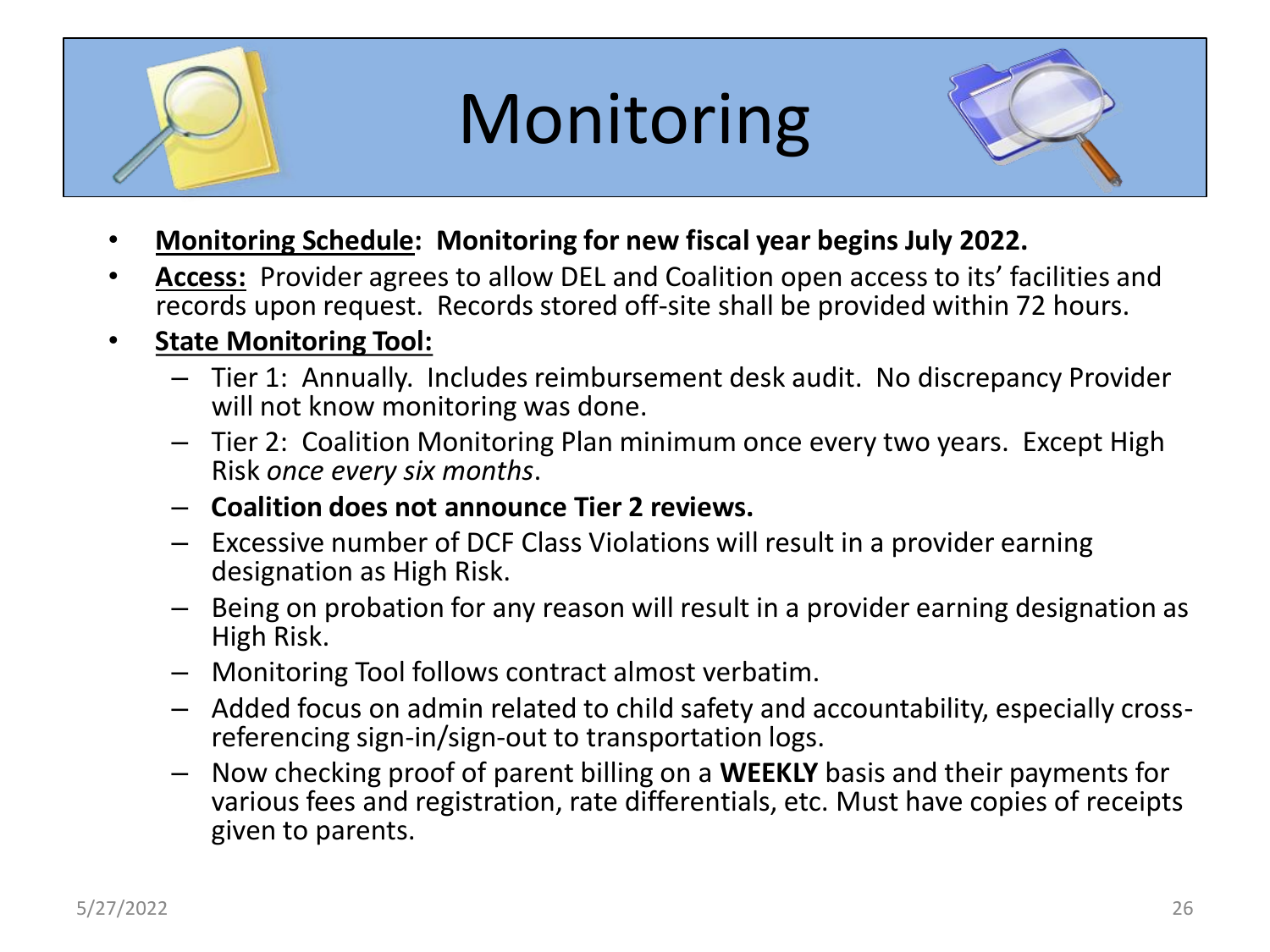

## Monitoring cont.



- **Current hit list:**
	- **Differences between sign-in/sign-out forms and attendance reported in EFS MOD.**
	- **ASQ process not being done completely or properly**
	- **Proof of Parent billing and payments for fees and services**
- **Use [PIU@elcescambia.org](mailto:PIU@elcescambia.org) for CAP responses, incident reporting, parent and provider complaints, ASQ compliance and dispute resolution correspondence.** 
	- **Dispute requests must be by letter but can attach to an email.**
	- **If you want to dispute read Exhibit 7 of new contract.**
- **Note: The Coalition reviews the Provider's compliance and evaluates the Provider's past and present performance and DCF violation record when considering contract renewal.**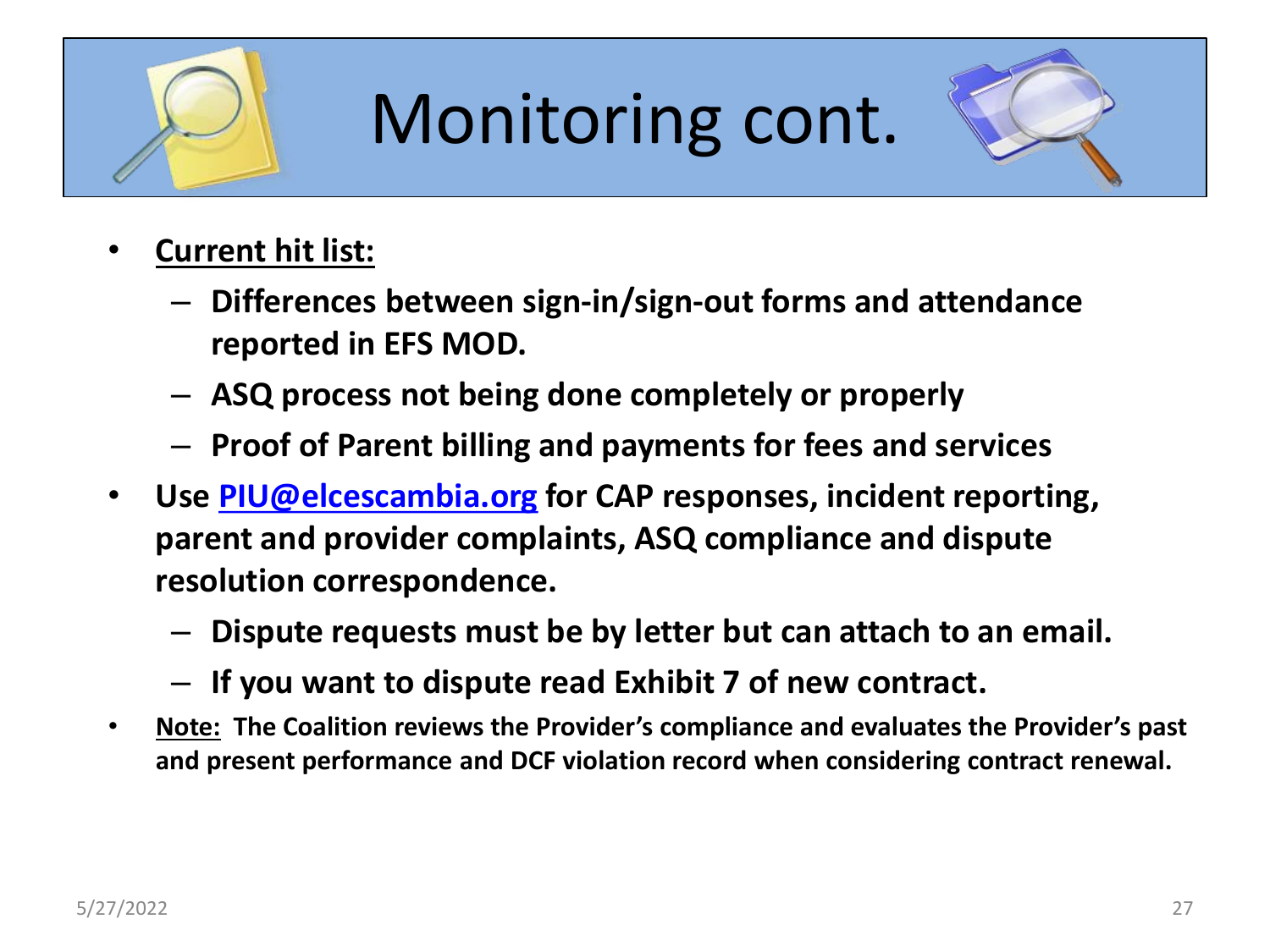## Record Requirements

- **Record Confidentiality:** (s. 1002.97, F.S.) The Provider must have all staff complete confidentiality agreements and have processes in place to protect the privacy of child and family information. Confidential information associated with the SR Program should only be available to the Provider, the parent/legal guardian, the Coalition or its representative, the Florida Division of Early Learning, and federal agencies as required for audit and research information.
- **Records Maintenance:** Maintain records, including sign in and sign out documentation, enrollment and attendance certification, documentation to support excused absences, and proof of parent co-payments. All records must be kept on file for 5 years. Coalition must have access to records for audit purposes.
- **Record Transfer on Termination:** Provide records no later than last business day of contract. No records, no last payment!

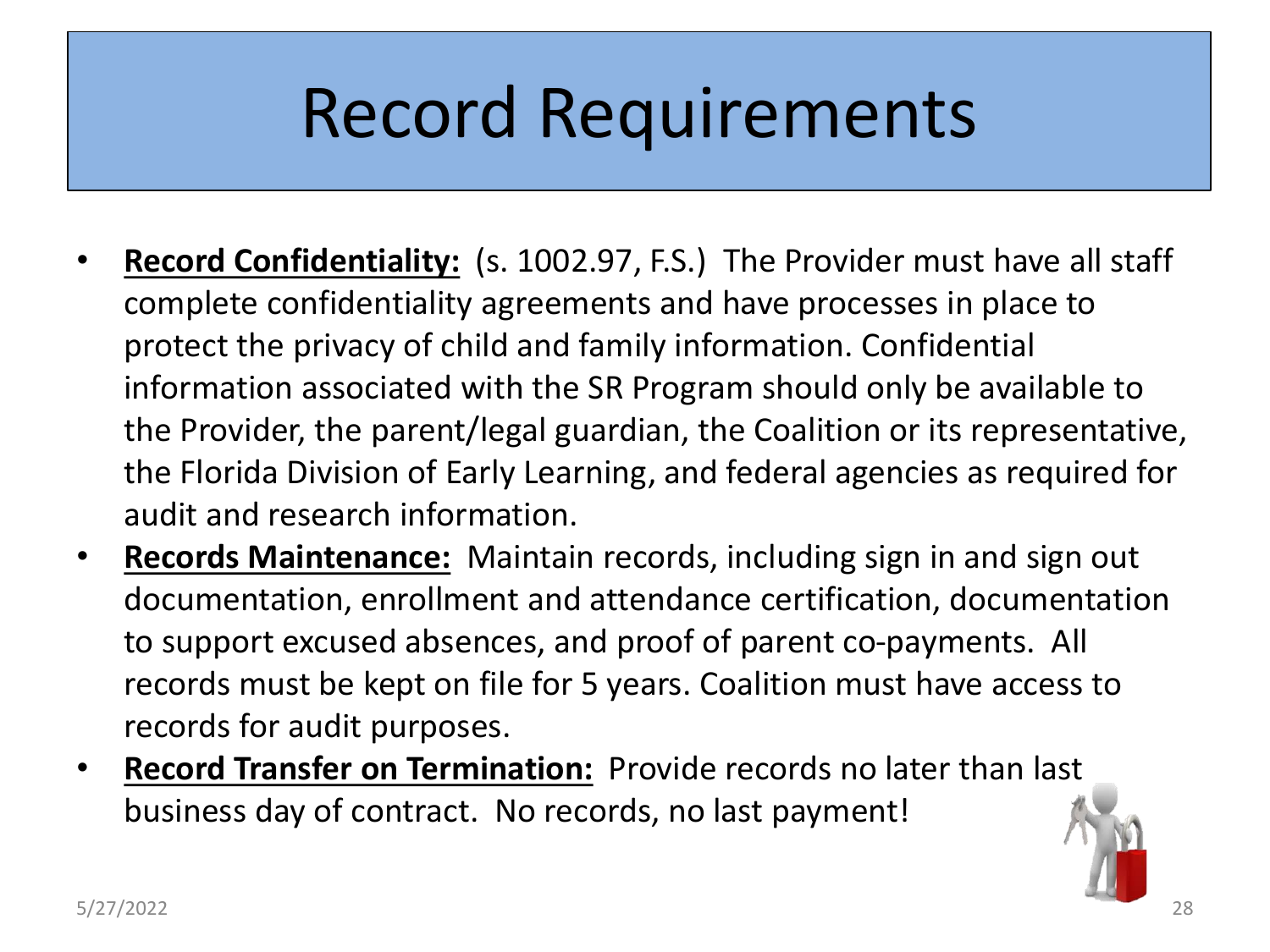## Reimbursements

Providers are paid based on budget availability, current rates, family eligibility, reported work schedule and the reimbursement rate approved by the Coalition.



**Registration fees reimbursement will continue in 22-23. However, the system will begin to deny payment if the child has had fees paid twice in 5 years.** 

#### *Review Monthly Statement*

If discrepancies, overpayment or underpayment occur the provider must notify Coalition within 60 days of date of payment.

#### *Collect Parent fees*

It is the Provider's responsibility to collect Parent fees from Parents. Parent fees are automatically deducted from monthly reimbursement payment from Provider.

Providers are required to provide private rates and report any changes in their Gold Seal status to the Coalition. The total payment received by the Provider per SR child shall not exceed the Coalitions maximum rate. This includes Gold Seal differential, parent fees and subsidy.

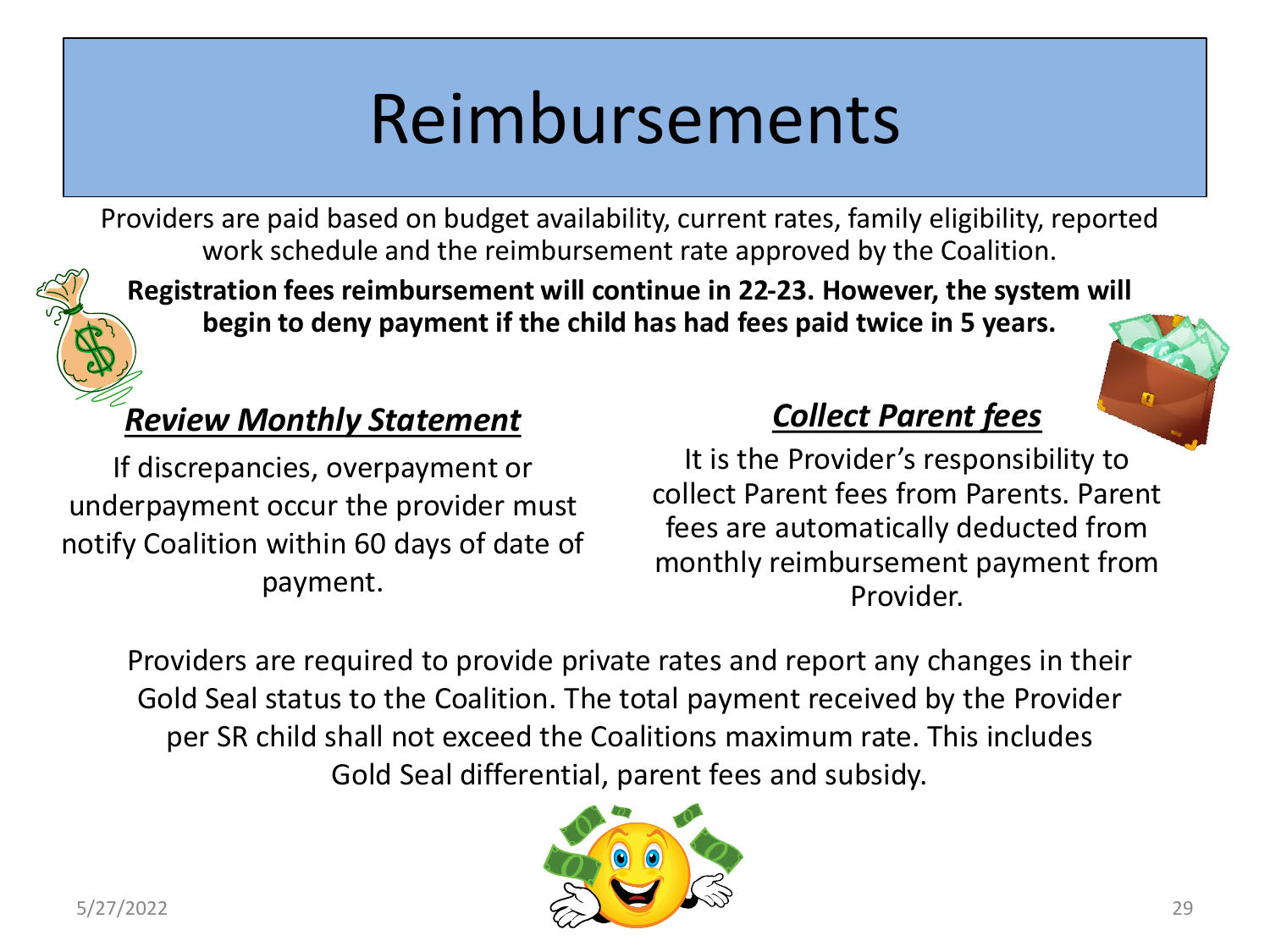### Reimbursements

**Providers are required to notify the Coalition in writing at least 14 days prior to any rate changes a provider plans to implement.** 

**Providers are required to state in their contract whether or not they require parents to pay the differential between their private pay rates and the Coalition reimbursement rates. Providers are required to provide parents these rates, along with any additional fees in writing prior to enrollment of a child.** 

**Parents will only be held responsible for the last 30 days of parent fees upon disenrolling or transferring from a program. All other unpaid fees, to include the differentials, are a matter between the provider and the parent.**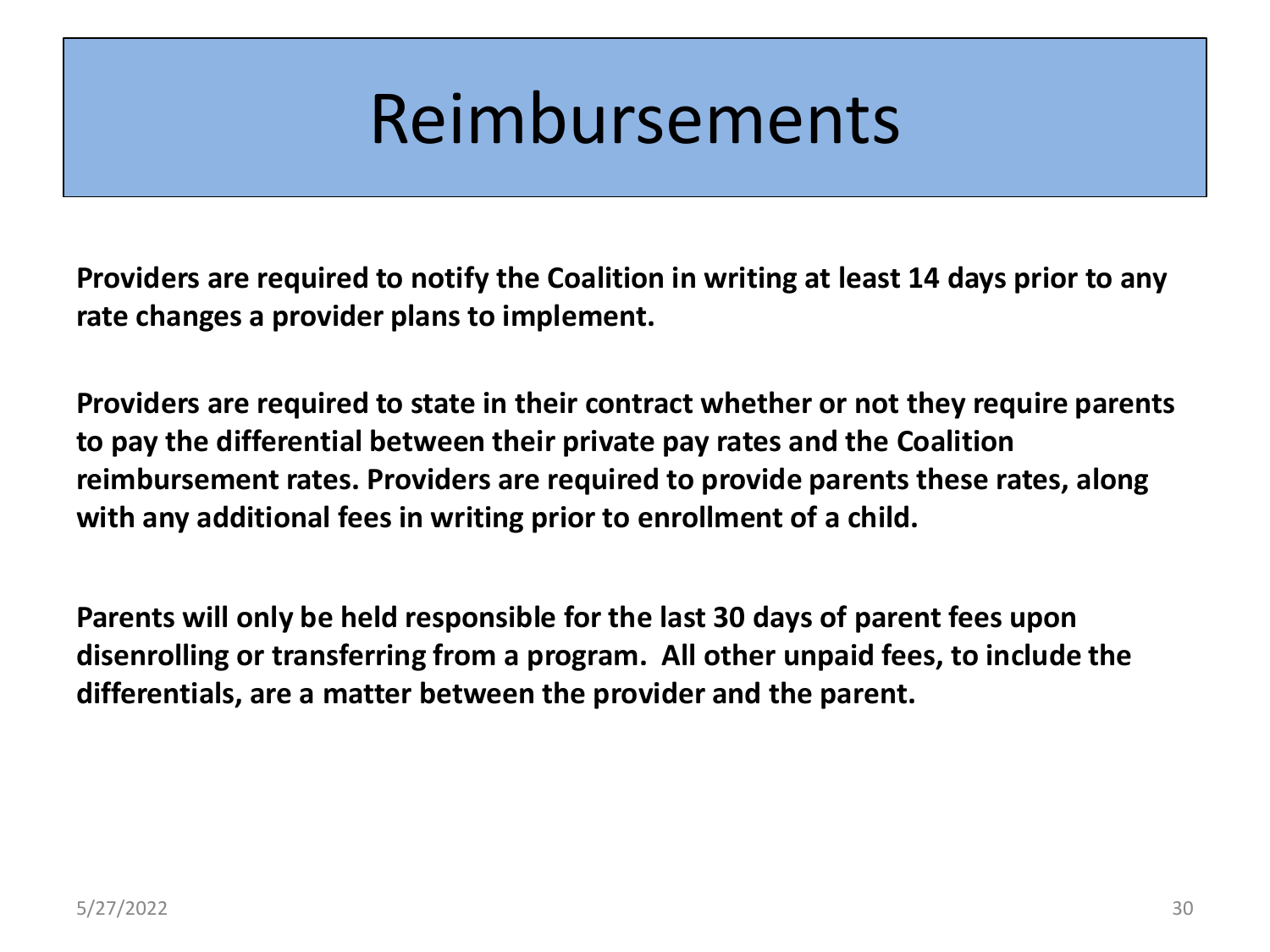

## Reimbursements

- **Maintain accurate monthly attendance. Be careful as new system selects every child as present every day authorized.** 
	- **Must deselect absent day(s).**
- **Maintain daily sign in and sign out sheets or system**
	- **Parents must sign in AND sign out with full signature and times daily**
	- *New system will require extensive cross checking. Errors vs. fraud!*
	- *Monitoring will check closely for sign-in/sign-out on site*
- **Online attendance submission and Sign-in/Sign-out sheets due by 3 rd business day. If not, then payment will be next month.** 
	- **Paper attendance sheets are no longer required.**
- **Sign-in/Sign-out sheets will be required for payment. If Reimbursement does not have a Sign-in/Sign-out sheet for a child, payment will be denied.**
- **Adjustments requests are for discrepancies, under and over payments. Currently due NLT 60 days after invoice payment.**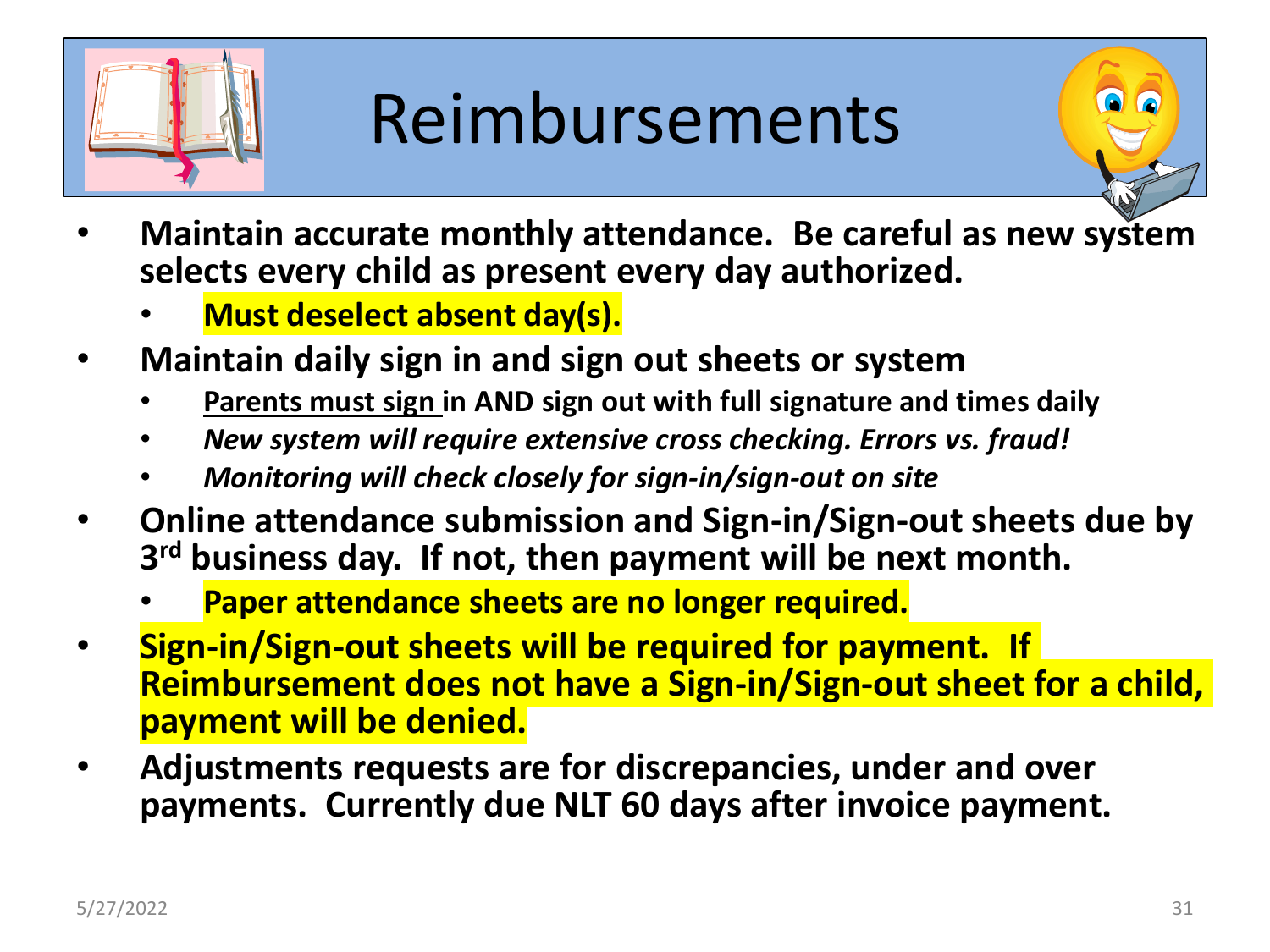## Holidays and Closings

- **Holidays.** Per Rule 6M-4.500(3)(a) F.A.C., the Coalition has approved every Provider to be paid for up to twelve holidays per year. The Coalition has identified seven days of the year to be mandatory holidays for all Providers. Providers can choose up to five additional days from the days they identify in the Provider Portal as days they will be closed, to be paid holidays.
- **Note:** In the Provider Portal only the seven mandatory holidays will be identified in your master calendar. You must identify all the days you are planning to be closed for the coming year, both with or without reimbursement, to include the mandatory holidays. The Provider Portal will prompt you in another menu to choose from among your closed days which will be your optional paid holidays. The seven mandatory paid holidays will be preselected.
- **Emergency Closure Days.** If the Coalition is closed in all likelihood a CR day will be awarded. Additional C days will be based on the severity of the emergency.
- **Closure Notification.** You must notify the Coalition by the close of business on the first day of a closure, otherwise no credit can be given. **Immediately for COVID!!**
- **EFS MOD Entries.** Coalition or Provider must enter Closure Days in Provider Calendar. **Enter D days for COVID closures, enter Closed Reimbursable (CR) or Closed Non-reimbursable (CN) for all other closures.**

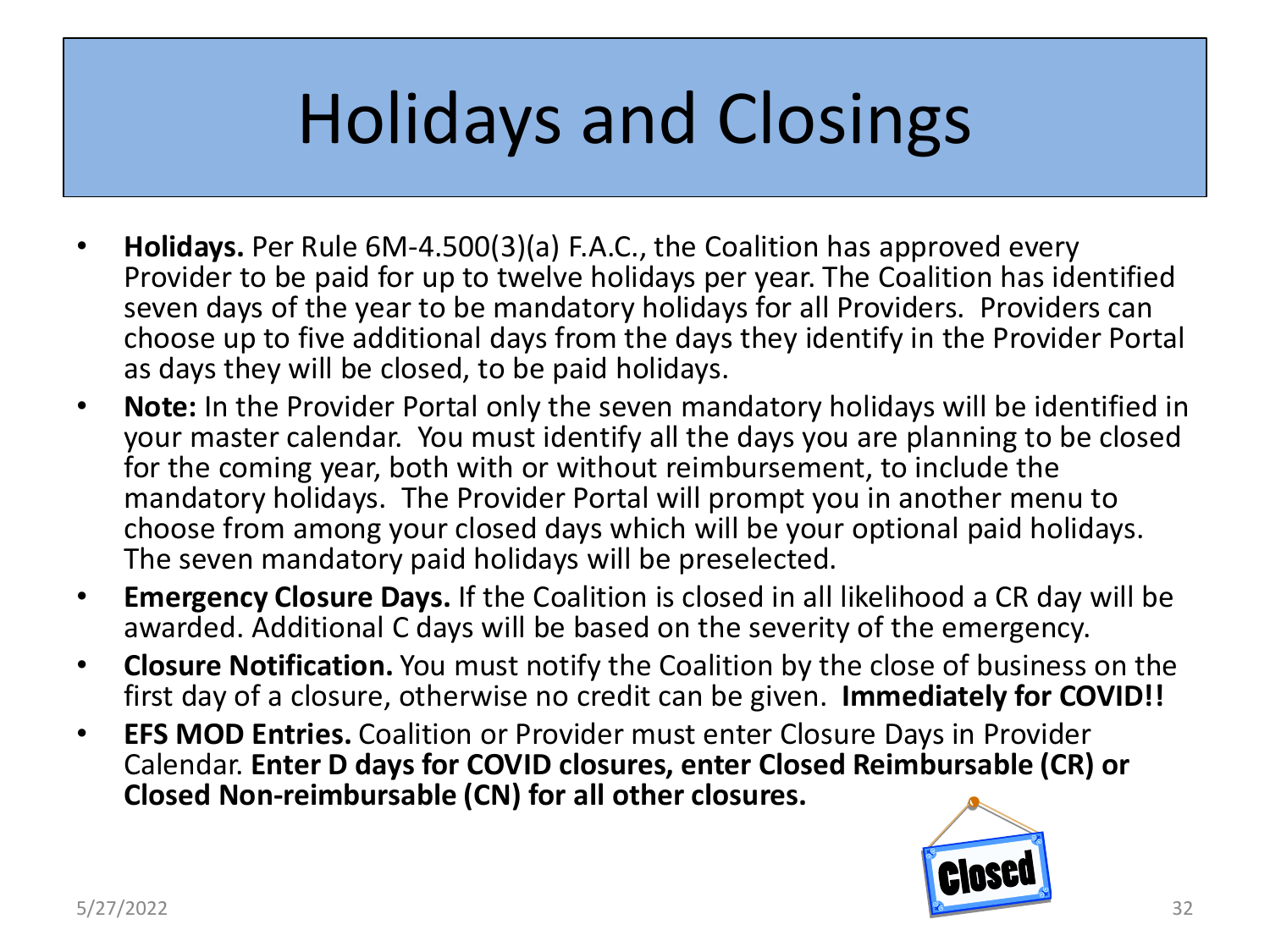## **Noncompliance**

- **Corrective Action Notice:** If Provider fails to comply and Coalition concludes corrective action will resolve failure to comply Corrective Action will be provided in writing.
- **Probation:** Same non-compliance twice, multiple CAPs, multiple DCF Health and Safety violations, or failure to complete CAP shall result in probation up to six months.
- **Termination for Cause:** Coalition has right to terminate for cause. Grounds are:
	- Action which threatens health, safety or welfare of children.
	- Material failure to comply with contract terms, including failure to implement corrective action or terms of probation.
	- Refusal to accept any notice the Coalition is required to send.
	- Reasonable or probable cause to suspect provider fraud.
- **Notification of Termination:** Notification in writing at least five days before termination. Must include Provider right to request review.

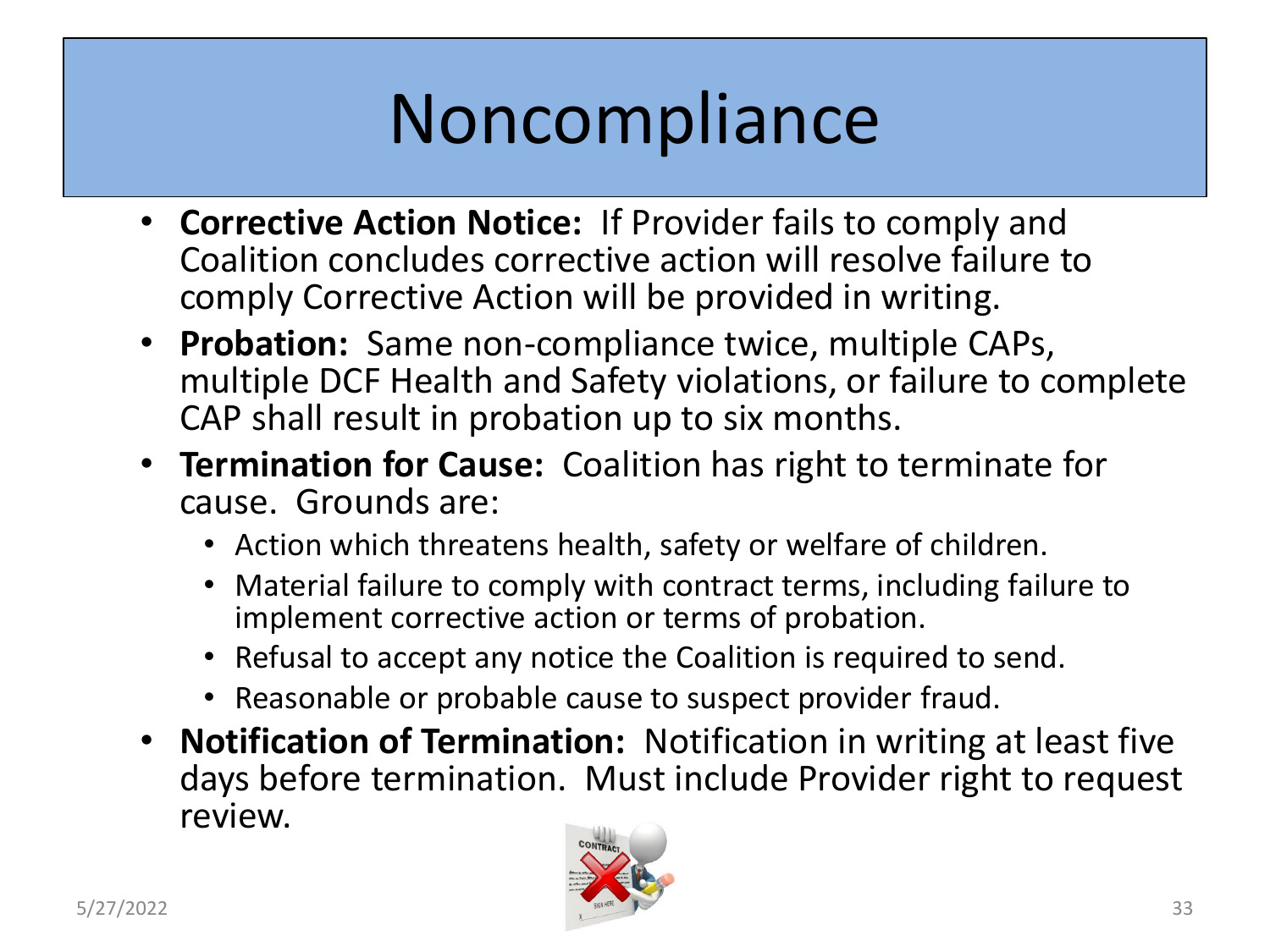## Revocation of Eligibility

- The Coalition may revoke the provider's eligibility to deliver the school readiness program or receive state or federal funds under this chapter for a period of 5 years. s. 1002.88.(2).
- It is still 5 years or nothing for most revocations, except for termination due to SRPA score.
- Coalition may revoke for failing to meet quality standards.
- More Preventive/Corrective Action Plans (PCAPs)
	- Fewer disallowed payments, probation and rechecks.
	- Two PCAP limit. Third non-compliance or failure to meet terms of probation probably contract termination.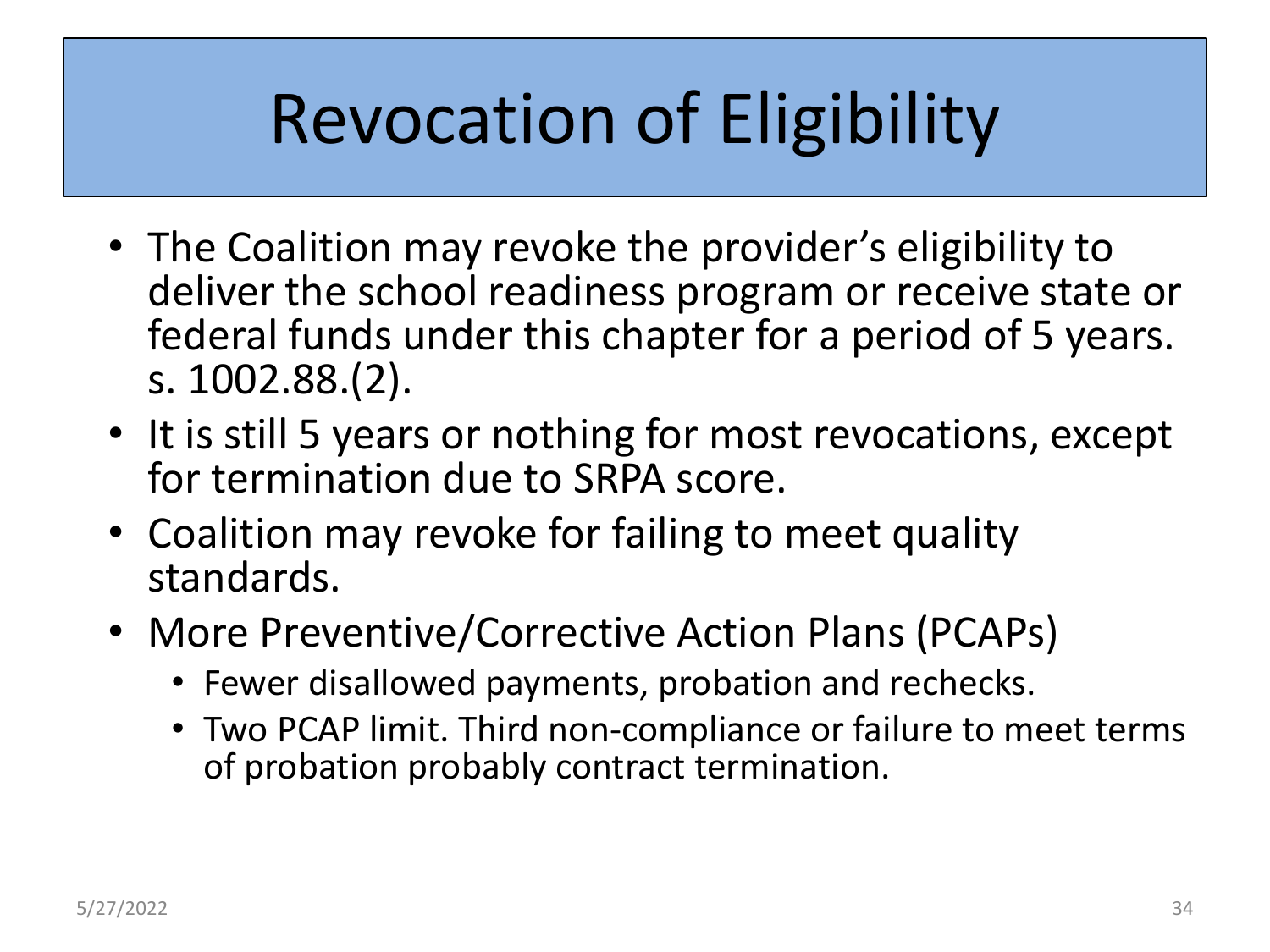## Fraud

- All suspected Fraud has to be reported to authorities
- The Coalition and its representatives are required to report any identified regulation deficiencies to appropriate agency Law Enforcement Agency for further investigation and cases where there is sufficient reason to believe that a Provider has knowingly provided or submitted any fraudulent information.
- Provider agrees that they shall not use their position as a SR Provider to engage in any activity, or be a party to, any form of deception, misrepresentation, falsification, fraudulent or unlawful behavior in order to affect a personal gain, or the personal gain of any relative, friend or business associate.
- A fraud referral shall result in suspension or termination of your contract.





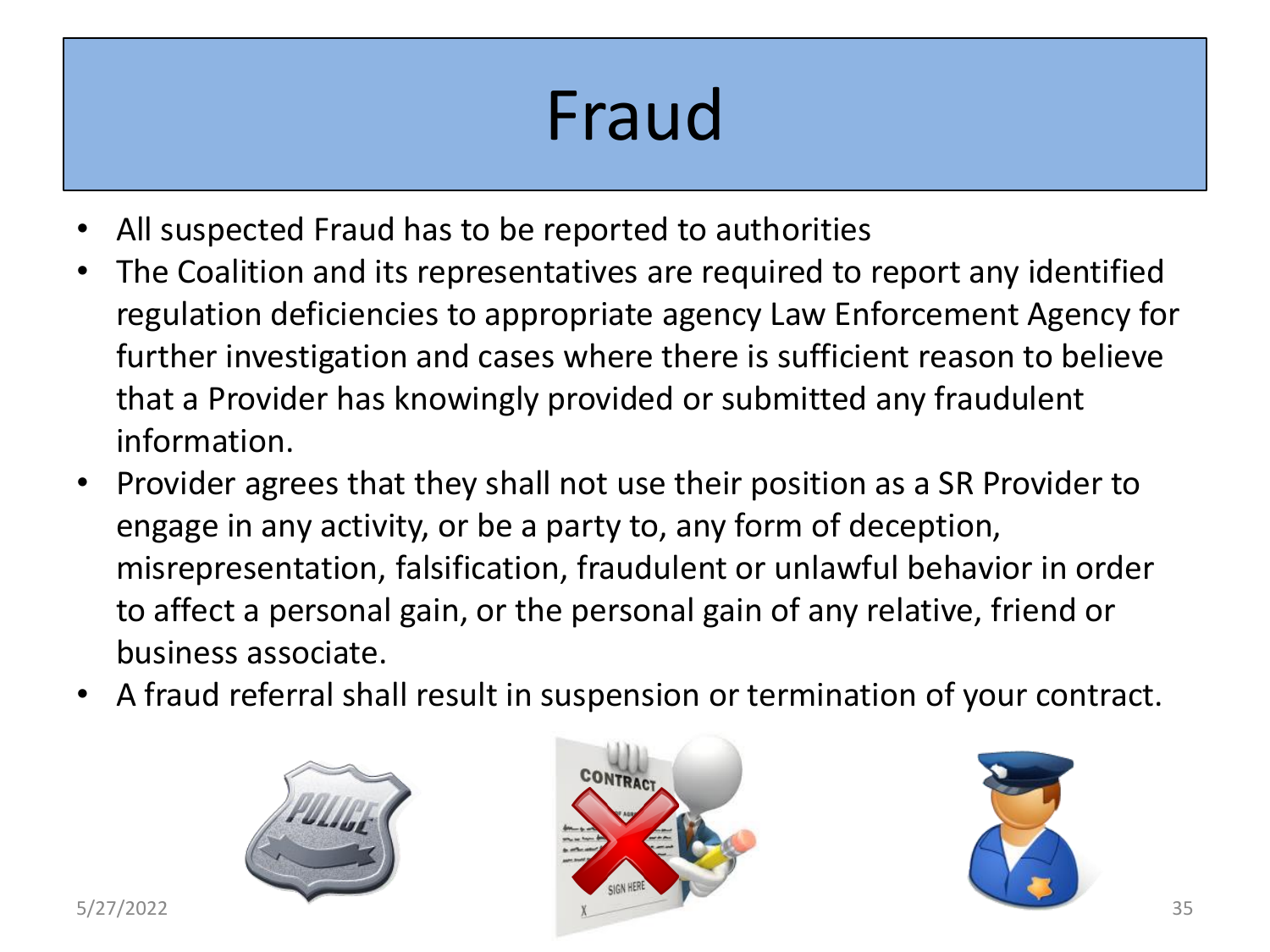### Due Process

- The Provider may request a review of determinations made by the Coalition using procedures detailed in Exhibit 7.
- While a review for termination is being examined a Provider may not offer services.
- Exhibit 7 has detailed steps to follow and starts with a request in writing for a review hearing.
	- Request must be within 5 business days of receipt of notice.
	- Name and contact information individual authorized by Provider.
	- Specific action by Coalition that Provider disputes and specific reasons.
	- Whether Provider will be represented by an attorney.
	- Include supporting documentation.
- Dispute requests must be by signed letter, but can attach to email. Use [PIU@elcescambia.org](mailto:PIU@elcescambia.org) for dispute resolution correspondence.
- Decision of Review Hearing Committee is final.

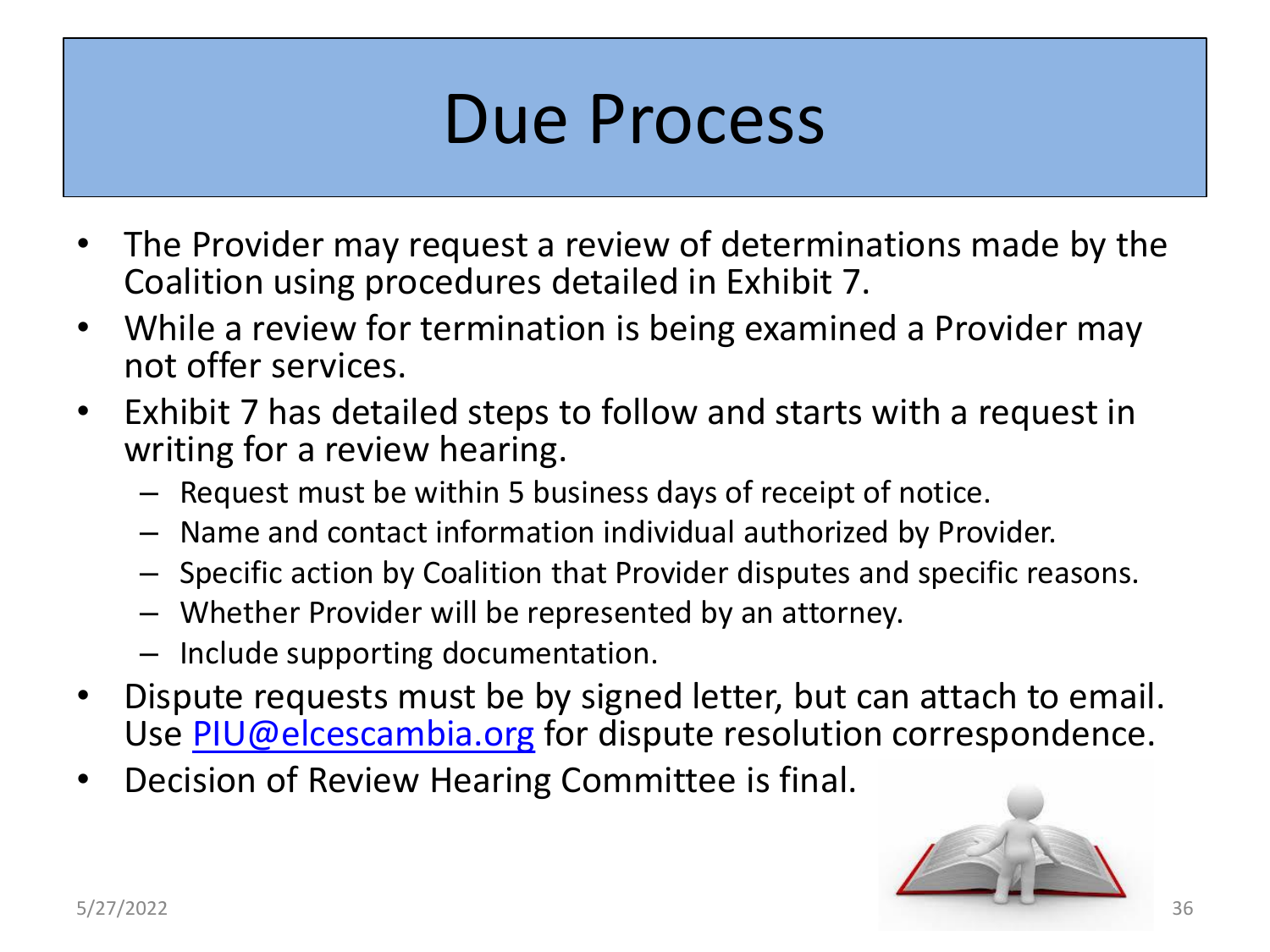## Information Changes

- Coalition must receive updates on all changes in business information, such as changes in owner, director, teachers, business name, banking info, or phone number, within 14 calendar days. **NOTE: If you change your FEIN number, this will require a whole new profile and a new contract. Please consult with the Contracts Administrator before make this change.**
- Temporary emergency closings reported by the close of business the first day that the closing occurs. Providing notice to the COALITION of subsequent reopening of the SR Program within two (2) business days of reopening.
- Closing permanently, changing location or ownership must be reported at least 30 days prior to changes.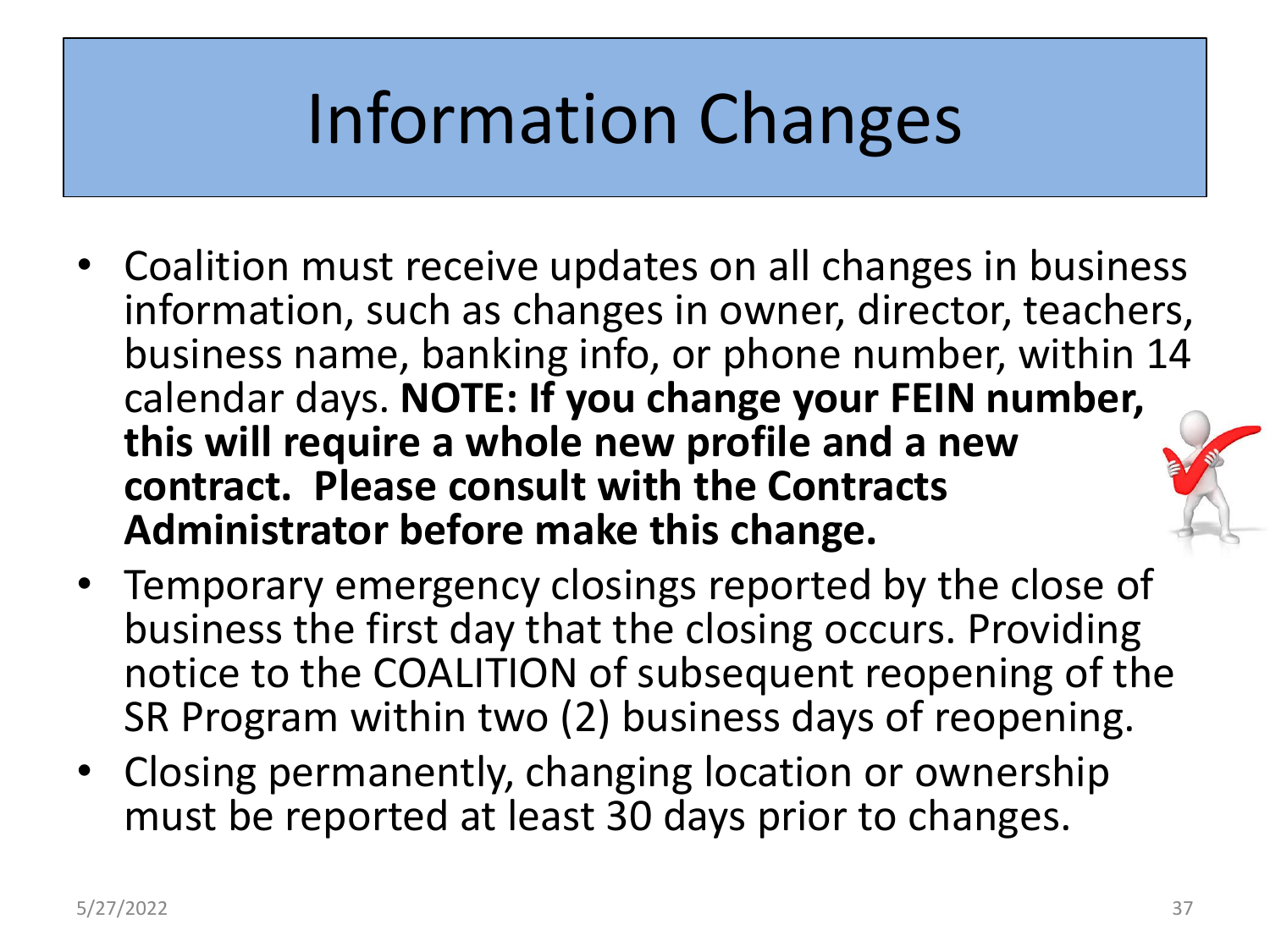## Indemnification

**Provider shall be fully liable for and indemnify, defend and hold harmless the Coalition, DEL and all officers, directors, and employees.**

**If Provider is state agency, public school or school district indemnification limited by law.**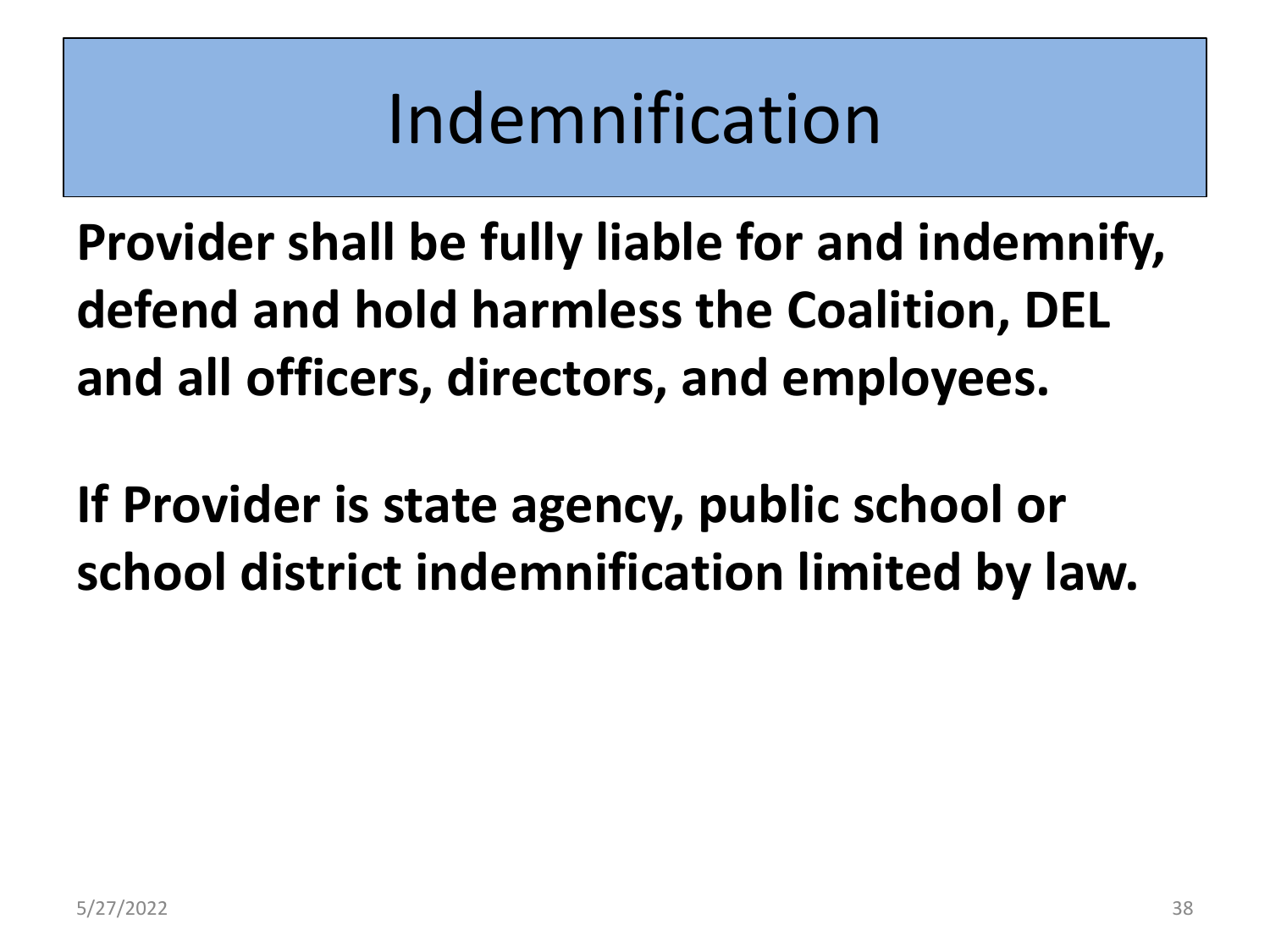## Contract Changes

- **Addendums and attachments are not allowed, except as allowed by Rule.**
- **Changes to the Contract requires a new contract, except for the following:**
	- **The location of the provider's principal offices (SR Contract (1))**
	- **Adding or deleting Provider Locations (Exhibit 1)**
	- **Identification of the state-approved curriculum or curricula (SR Contract (13))**
	- **Identification of the character development program (SR Contract (14))**
	- **Reimbursement Rates Established (40), Provider's private pay rates, Coalition maximum reimbursement rates and approved provider reimburse rates (Exhibit 5)**
	- **Number of Holidays (SR Contract 47) or Provider modifies holiday schedule (Exhibit 6)**
	- **Information on ELC and provider contact persons (SR Contract (70))**
	- **Gold Seal Status (Exhibit 2)**
	- **Identification of liability insurance policies (Exhibit 2)**

**Please note: Any changes not listed above require the execution of a new Statewide School Readiness Provider Contract.**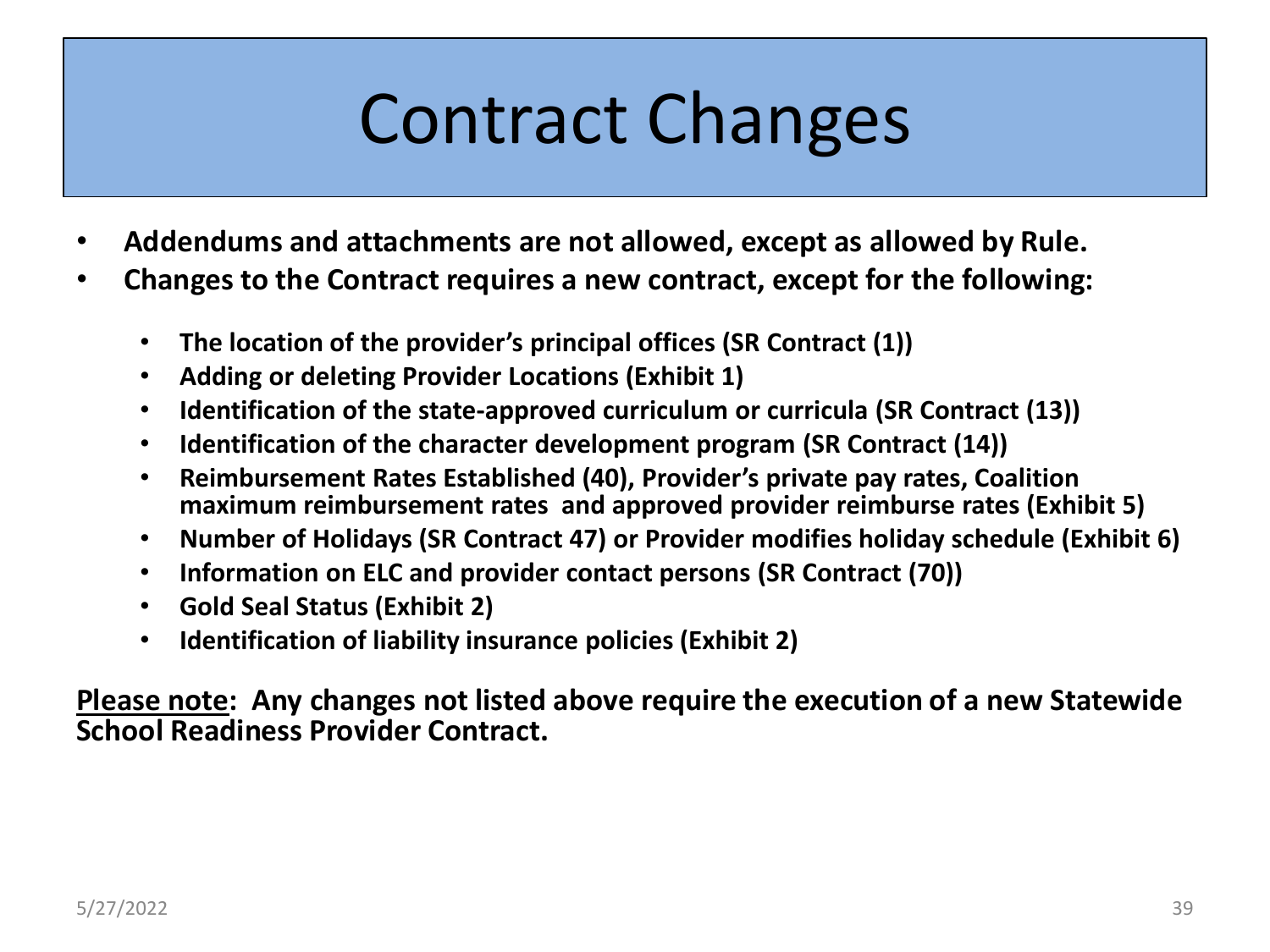### Insurance Requirements

- **Liability Insurance: "**Provider must obtain and retain an insurance policy that provides a minimum of \$100,000 of coverage per occurrence and a minimum of \$300,000 general aggregate coverage. A provider must add the coalition as a named certificate holder and as an additional insured. A provider must provide the coalition with a minimum of 10 calendar days' advance written notice of cancellation of or changes to coverage. The general liability insurance required by this paragraph must remain in full force and effect for the entire period of this Contract." s. 1002.88.(1)(I).
- **Transportation:** If SR children are transported by the program appropriate commercial automotive insurance is required.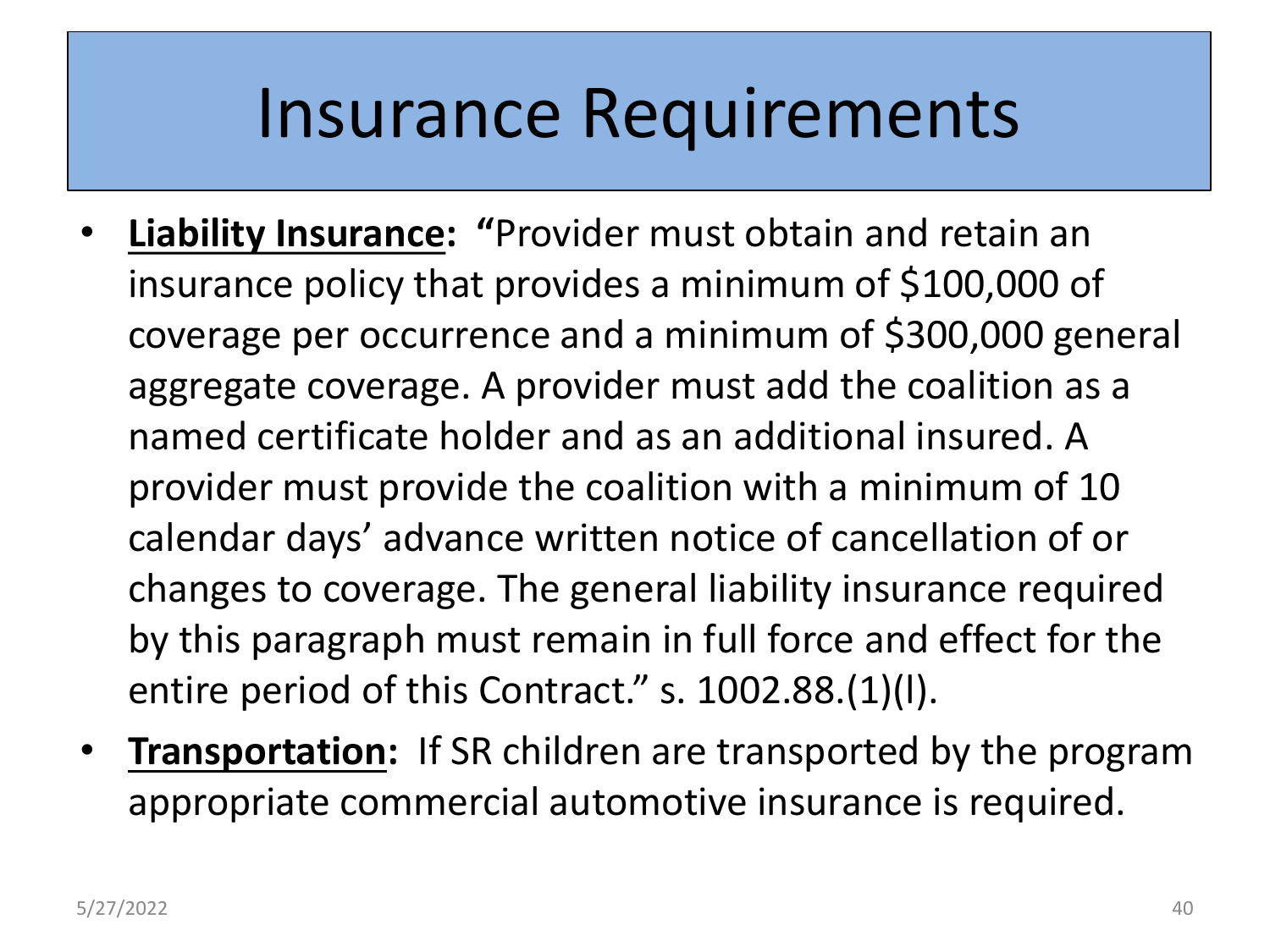### Coalition Provide Reps and Meetings

- The Coalition has two Provider representatives on its Board.
	- Private child care Providers Representative: Shanna Robinson
	- Faith-based child care Providers Representative: Steven Sanchez
- Board meetings, Executive Committee meetings, Resource Development Committee meetings and Review Hearing Committee meetings are open to the public.
- All meetings are posted and indicate times and locations.
- A Board meetings is posted whenever two or more board members come together and Coalition business will be discussed and/or decisions made.
- All meetings of the Coalition are open to the public as per the Sunshine Law.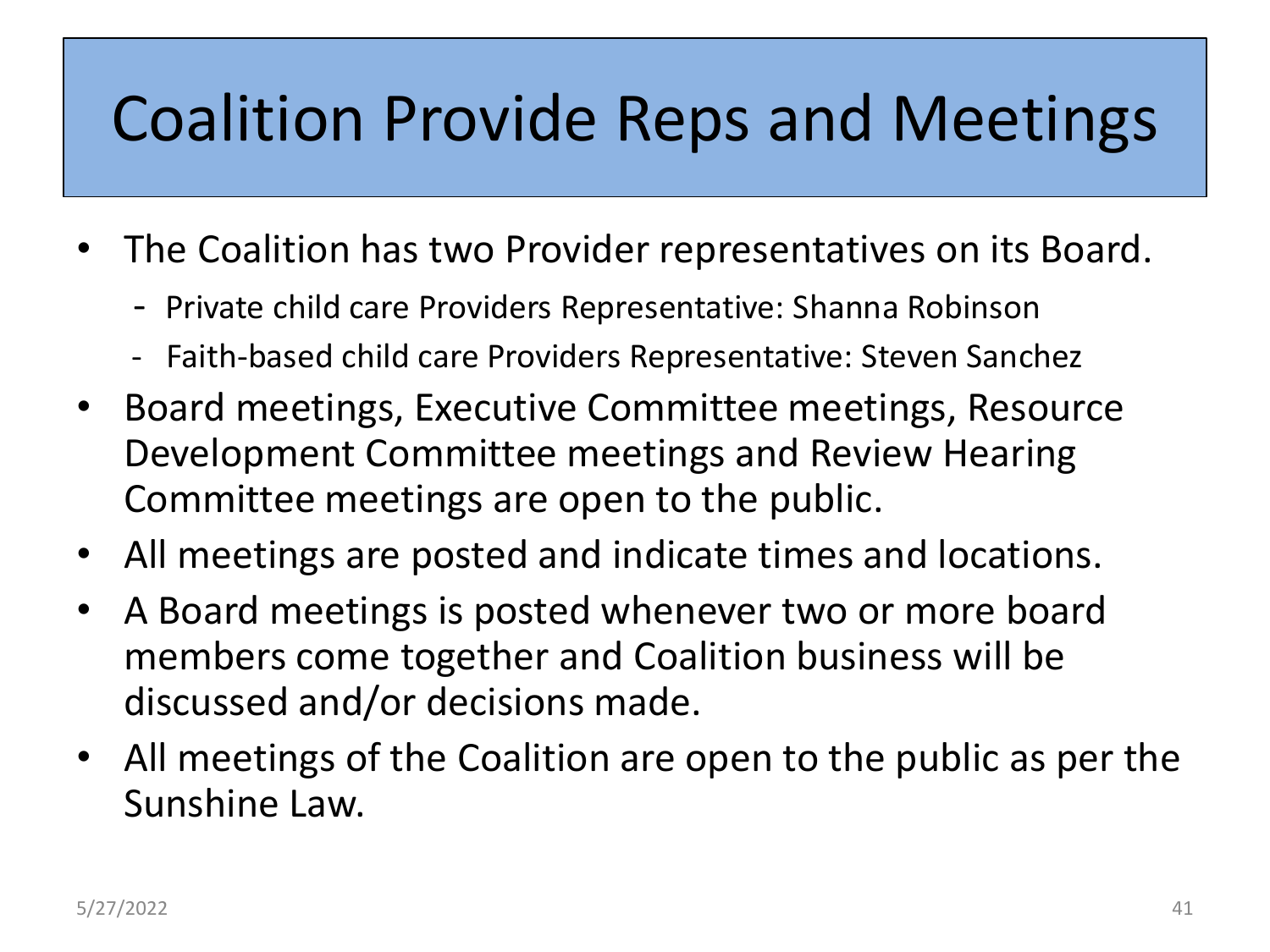## Coalition Email Contacts

To ensure your email reaches the correct department for immediate assistance, please refer to the email list below. These go directly to staff working in these areas.

Absence Reporting: [absent@elcescambia.org](mailto:absent@elcescambia.org) Ask a general question: **askelc@elcescambia.org** Program Assessment questions: [classhelp@elcescambia.org](mailto:classhelp@elcescambia.org) Child Care Resource & Referral: [ccrr@elcescambia.org](mailto:ccrr@elcescambia.org) Closure reporting: [thoang@elcescambia.org](mailto:thoang@elcescambia.org) Contract questions: [contracts@elcescambia.org](mailto:contracts@elcescambia.org) COVID reporting: [covid@elcescambia.org](mailto:covid@elcescambia.org) Inclusion/Behavior questions: [inclusion@elcescambia.org](mailto:inclusion@elcescambia.org) Incident reporting: *[piu@elcescambia.org](mailto:piu@elcescambia.org)* Submit Corrective Action Plans: *piu@elcescambia.org* SR Child Eligibility questions: **[SReligibility@elcescambia.org](mailto:SReligibility@elcescambia.org)** SR Attendance questions: [SRAttendance@elcescambia.org](mailto:SRAttendance@elcescambia.org)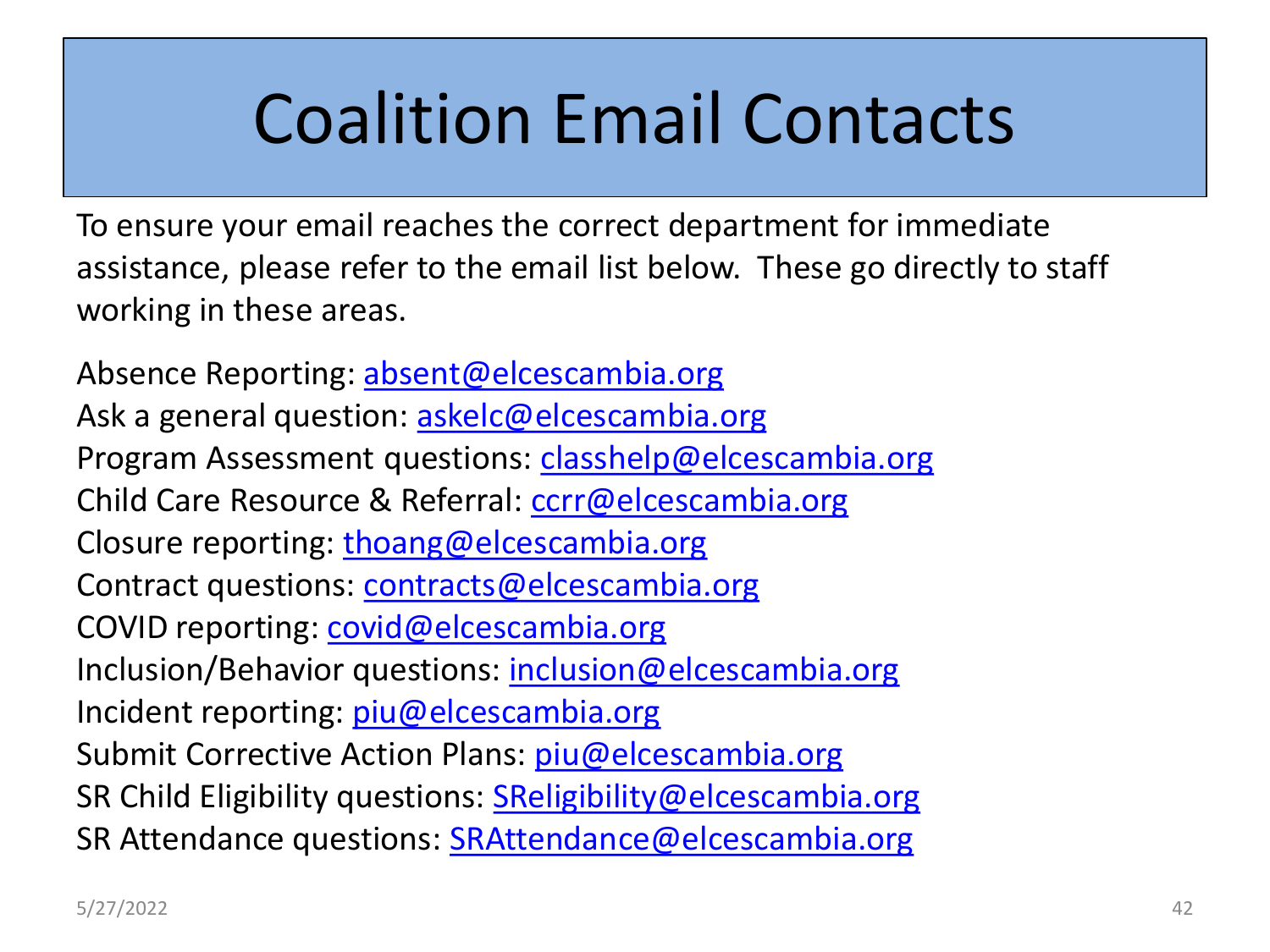

# Questions

Use [AskELC@elcescambia.org](mailto:AskELC@elcescambia.org)